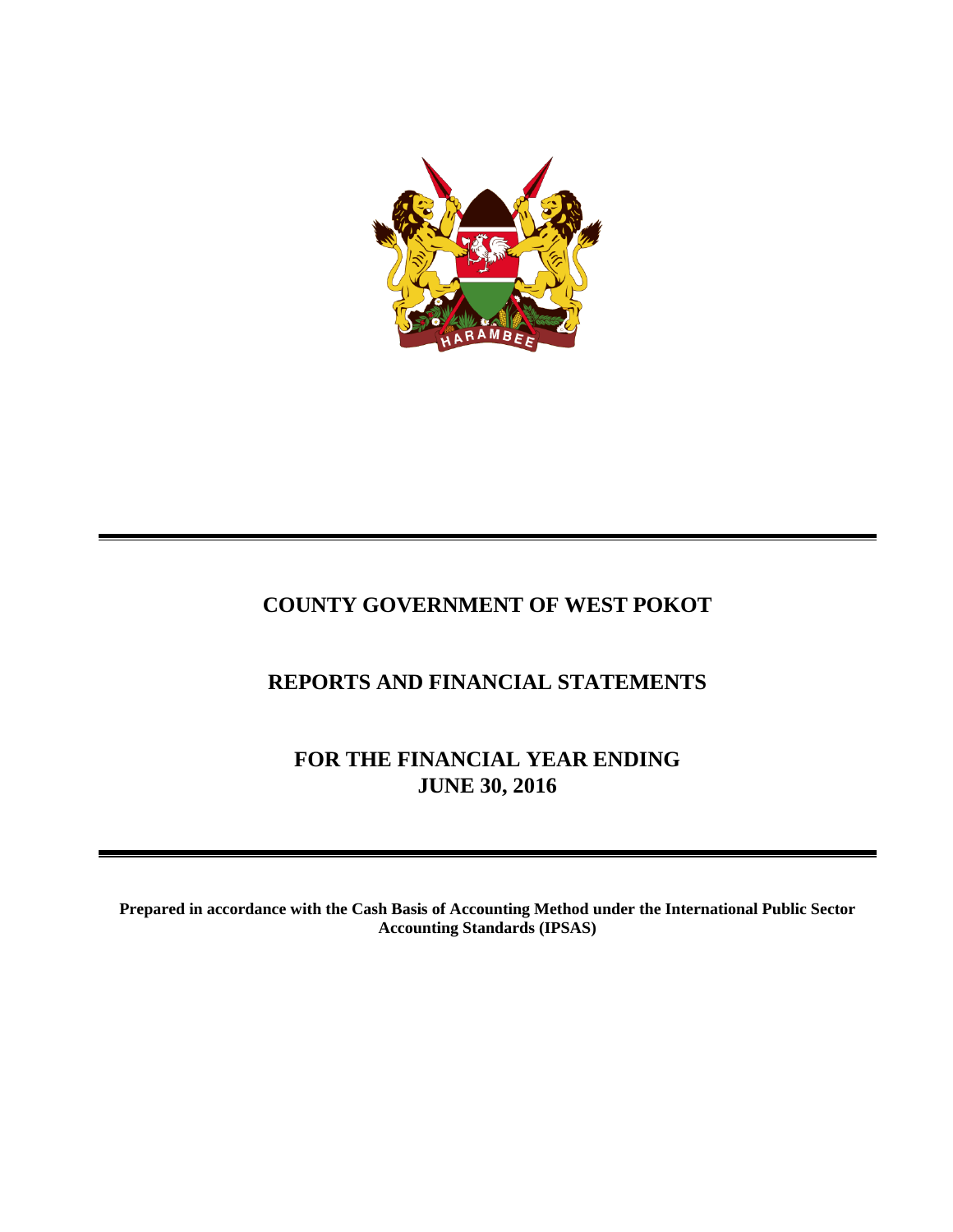| L.      | KEY COUNTY GOVERNMENT OF WEST POKOT INFORMATION AND MANAGEMENT 3                  |
|---------|-----------------------------------------------------------------------------------|
| $\Pi$ . |                                                                                   |
|         |                                                                                   |
|         | III. STATEMENT OF COUNTY GOVERNMENT OF WEST POKOT MANAGEMENT                      |
|         |                                                                                   |
|         | IV. REPORT OF THE INDEPENDENT AUDITORS ON THE COUNTY GOVERNMENT OF WEST           |
|         |                                                                                   |
|         |                                                                                   |
|         |                                                                                   |
|         | VIII. SUMMARY STATEMENT OF APPROPRIATION: RECURRENT & DEVELOPMENT COMBINED.<br>15 |
|         |                                                                                   |
| $X_{-}$ |                                                                                   |
| XL.     |                                                                                   |
|         |                                                                                   |
|         |                                                                                   |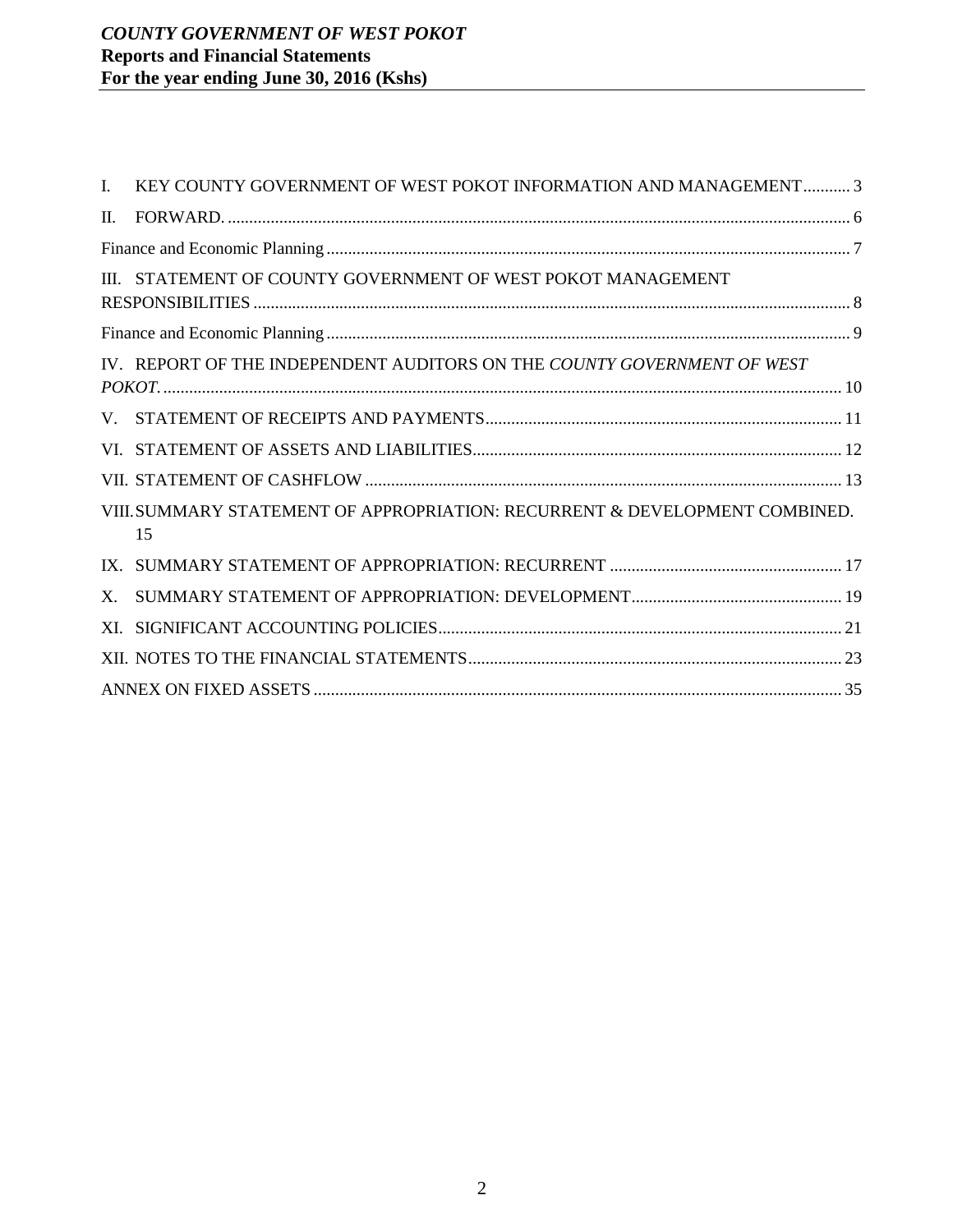# <span id="page-2-0"></span>**I. KEY COUNTY GOVERNMENT OF WEST POKOT INFORMATION AND MANAGEMENT**

#### **(a) Background information**

The County is constituted as per the constitution of Kenya is headed by the County Governor, who is responsible for the general policy and strategic direction of the County.

### **(b) Key Management**

The County Government of West Pokot's day-to-day management is under the following key organs:

- County Government Executive(County Treasury); And
- County Assembly(Finance Budget and Appropriation Committee)

### **(c) Fiduciary Management**

The key management personnel who held office during the financial year ended  $30<sup>th</sup>$  June 2016 and who had direct fiduciary responsibility were:

| $\bf No$ | <b>Designation</b>                 | <b>Name</b>                                     |
|----------|------------------------------------|-------------------------------------------------|
| 1.       | <b>Accounting Officer</b>          |                                                 |
|          | Office of the Governor             | Mr. Jackson Pengat<br><b>Mr. Jackson Pengat</b> |
| 2.       | <b>Accounting Officer</b>          |                                                 |
|          | Finance & Economic planning        |                                                 |
| 3.       | Interim Accounting Officer         | Mr. Elias Mnanga                                |
|          | Roads, Public works & Transport    |                                                 |
| 4.       | <b>Accounting Officer</b>          | Mr. James Akudian                               |
|          | <b>Health and Sanitation</b>       |                                                 |
| 5.       | Accounting officer                 | Mr. Alukulem Juma David                         |
|          | Education and ICT                  |                                                 |
| 6.       | <b>Accounting Officer</b>          | Mrs. Lilian Chepigh Korinyang                   |
|          | Agriculture and Irrigation         |                                                 |
| 7.       | Accounting officer                 |                                                 |
|          | Livestock development, Veterinary  | <b>Mrs. Christine Akuto</b>                     |
|          | services and Fisheries             |                                                 |
| 8.       | <b>Accounting Officer</b>          | Mrs. Dinah Cherotich Ngorokomoi                 |
|          | Trade, Industry, Cooperative       |                                                 |
|          | Development and Energy             |                                                 |
| 9.       | <b>Accounting Officer</b>          |                                                 |
|          | Lands, Physical planning and urban | <b>Mr. Mathew Rionokal</b>                      |
|          | Development & Housing              |                                                 |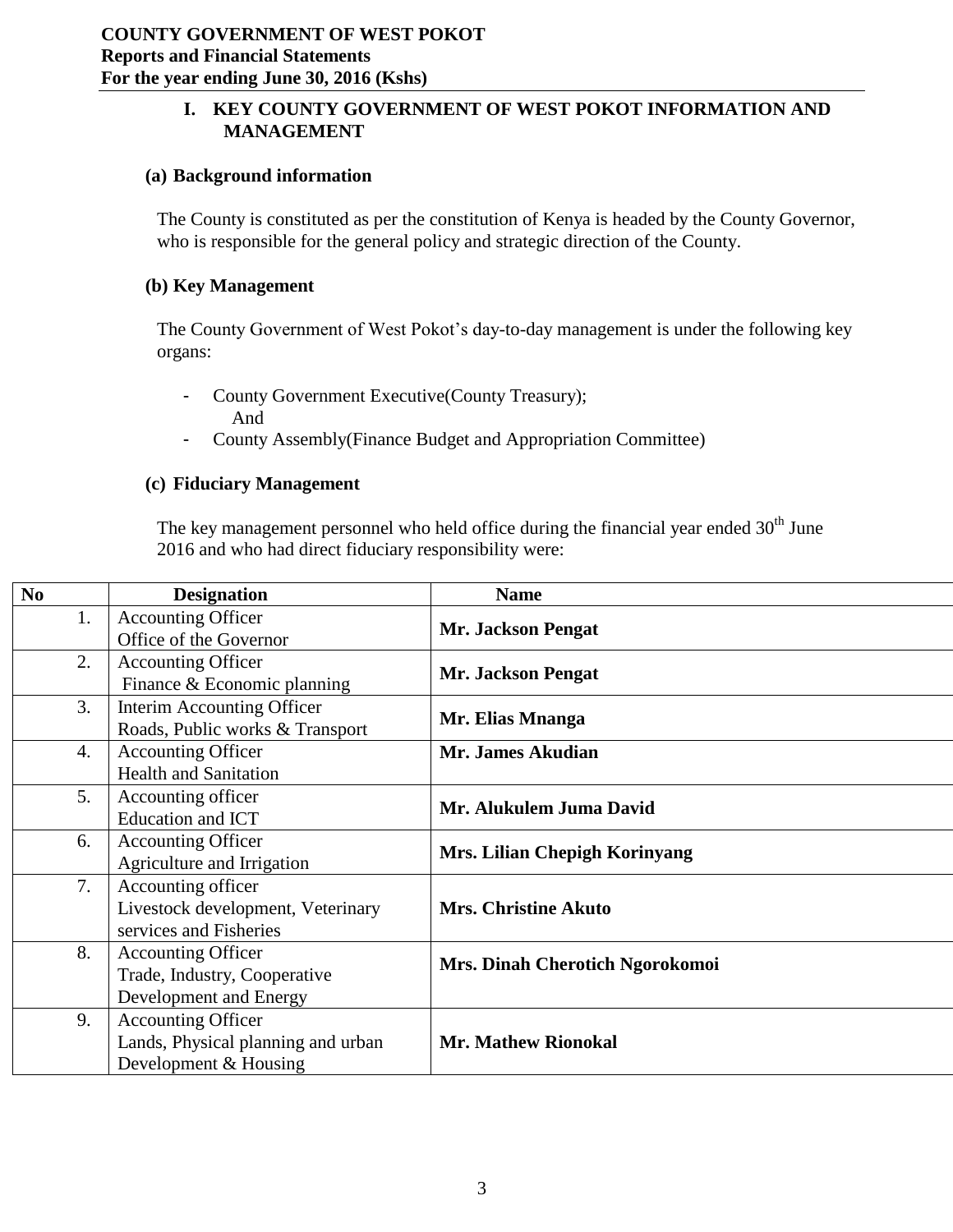| N <sub>0</sub> | <b>Designation</b>                  | <b>Name</b>                 |
|----------------|-------------------------------------|-----------------------------|
| 10.            | <b>Accounting Officer</b>           |                             |
|                | Water, Environment and Natural      | Mr. Alfred Tulel Ngolekou   |
|                | Resources                           |                             |
| 11.            | <b>Accounting Officer</b>           |                             |
|                | Tourism, Culture, Gender and Social | <b>Mr. Kales Moses</b>      |
|                | Development                         |                             |
| 12.            | <b>Accounting Officer</b>           |                             |
|                | West Pokot County Public Service    | <b>Ms. Carolyne Chezupo</b> |
|                | Board                               |                             |

#### **(d) Fiduciary Oversight Arrangements**

Here, provide a high-level description of the key fiduciary oversight arrangements covering (say):

- **-** Audit and finance committee activities
- **-** County assembly committee activities
- **-** Development partner oversight activities
- **-** Other oversight activities

#### **(e) County Government of West Pokot Headquarters**

P.O. Box 222 Office of the Governor Off Kapenguria County Hospital Road Kapenguria, KENYA

#### **(f) County Government of West Pokot Contacts**

Telephone: (254) 0532014000 E-mail: info@westpokot.go.ke Website: www.westpokot.go.ke

#### **(g) County Government of West Pokot Bankers**

- 1. Central Bank of Kenya Haile Selassie Avenue P.O. Box 60000 City Square 00200 Nairobi, Kenya
- 2. Kenya Commercial Bank Kapenguria Branch, P.O Box Kapenguria
- 3. Equity bank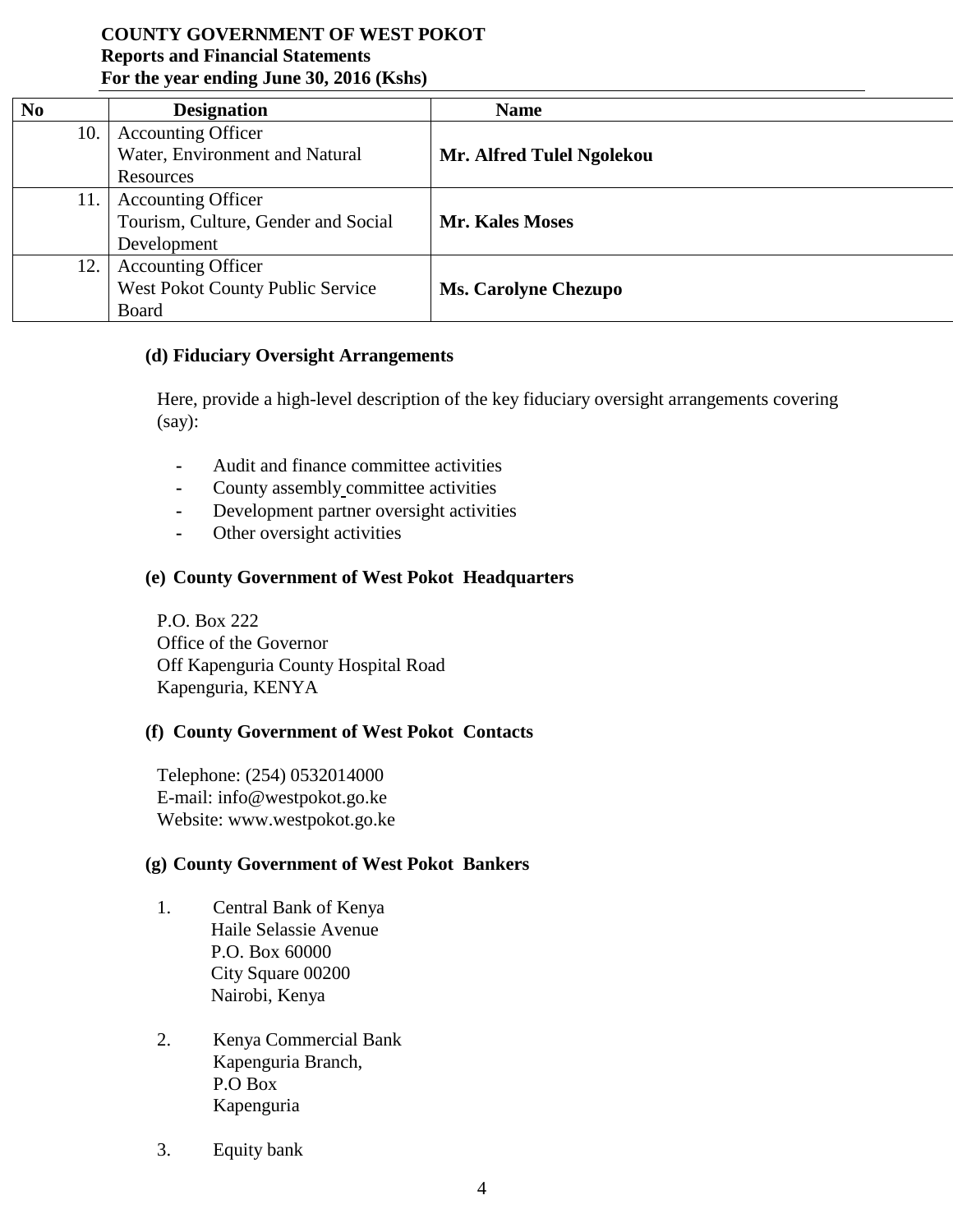Kapenguria Branch P.O Box Kapenguria

## **(h) Independent Auditors**

Auditor General Kenya National Audit Office Anniversary Towers, University Way P.O. Box 30084 GOP 00100 Nairobi, Kenya

# **(i) Principal Legal Adviser**

The Attorney General State Law Office Harambee Avenue P.O. Box 40112 City Square 00200 Nairobi, Kenya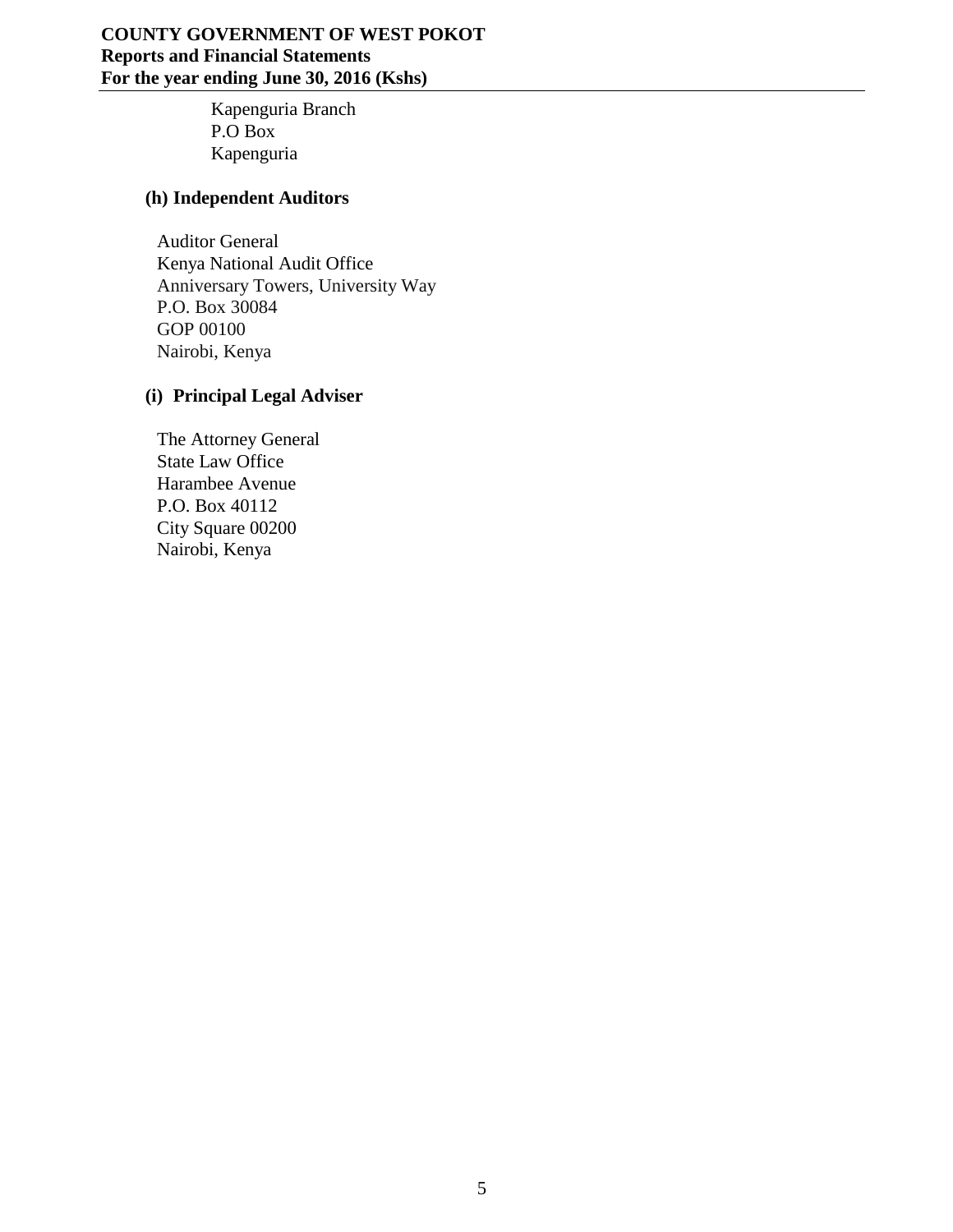#### **II. FORWARD.**

<span id="page-5-0"></span>The County Annual financial report reviews the utilization of resources that were required for implementation of the devolved County Government during the FY 2015/2016. It also reveals the outputs and impacts of the projects implemented using the resources allocated to the county of West Pokot.

We are pleased to report that we utilized 90 percent of our allocated budget in FY 2015/2016. and cumulatively utilized 96 percent of our allocated budget for FY 2014/2015.

The major projects undertaken in the county include Construction of Agricultural training College, Construction of tourist hotel, Masol Integrated Project, Construction of Governors residence, completion of sub county administration office, construction of access roads and routine maintenance, Construction of ECD hostel and administration block, Casualty/ICU at Kapenguria referral, Blood bank, construction of health facilities and staff houses for health personnel and a bursary fund for the needy students.

Other notable outputs done within the last fiscal year includes construction of retail markets, drilling of boreholes and construction of sand dams, establishing water supply schemes, renovation of dispensaries and construction of various office blocks. In addition to successfully implementing various projects throughout the County, the County fully adopted the E – Procurement system which was vital in instituting the procurement process that ensured healthy competition and create value for money.

The implementation of the various projects and programmes ensured that there is improved public service delivery by taking services closer to the public hence improved quality of services in health, water and education; access to markets; empowered youths and improved local economy. The main challenges encountered by the county in FY 2015/2016 :Under estimated cost of programmes resulting in funds shortage which necessitated reallocation; Untimely disbursement of funds from National Treasury which resulted in major delays of capital projects; poor revenue forecasts and limited revenue streams; Lengthy procurement process;

To address these challenges, the County Government has enhanced budget making process by implementing Programme-Based Budgeting.

This financial report gives an insight into the past fiscal year and provides an analysis of how the funds were expended. We intend to improve on the shortcomings that have been identified. We are also ready, as a county, to receive feedback on ways of improving on our working modalities.

6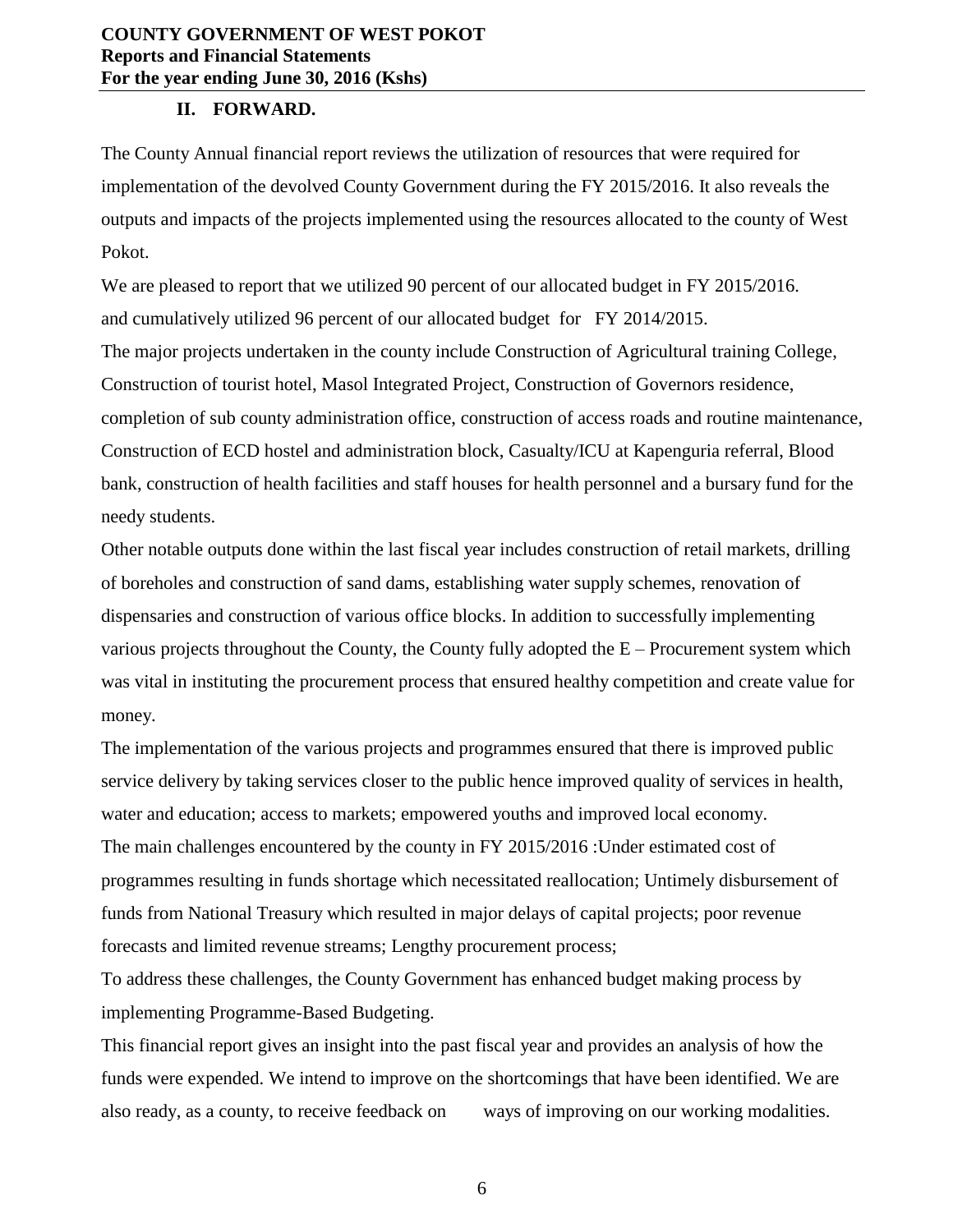Omitto

<span id="page-6-0"></span>Joel K. Ngolekong (CEC) Member Finance and Economic Planning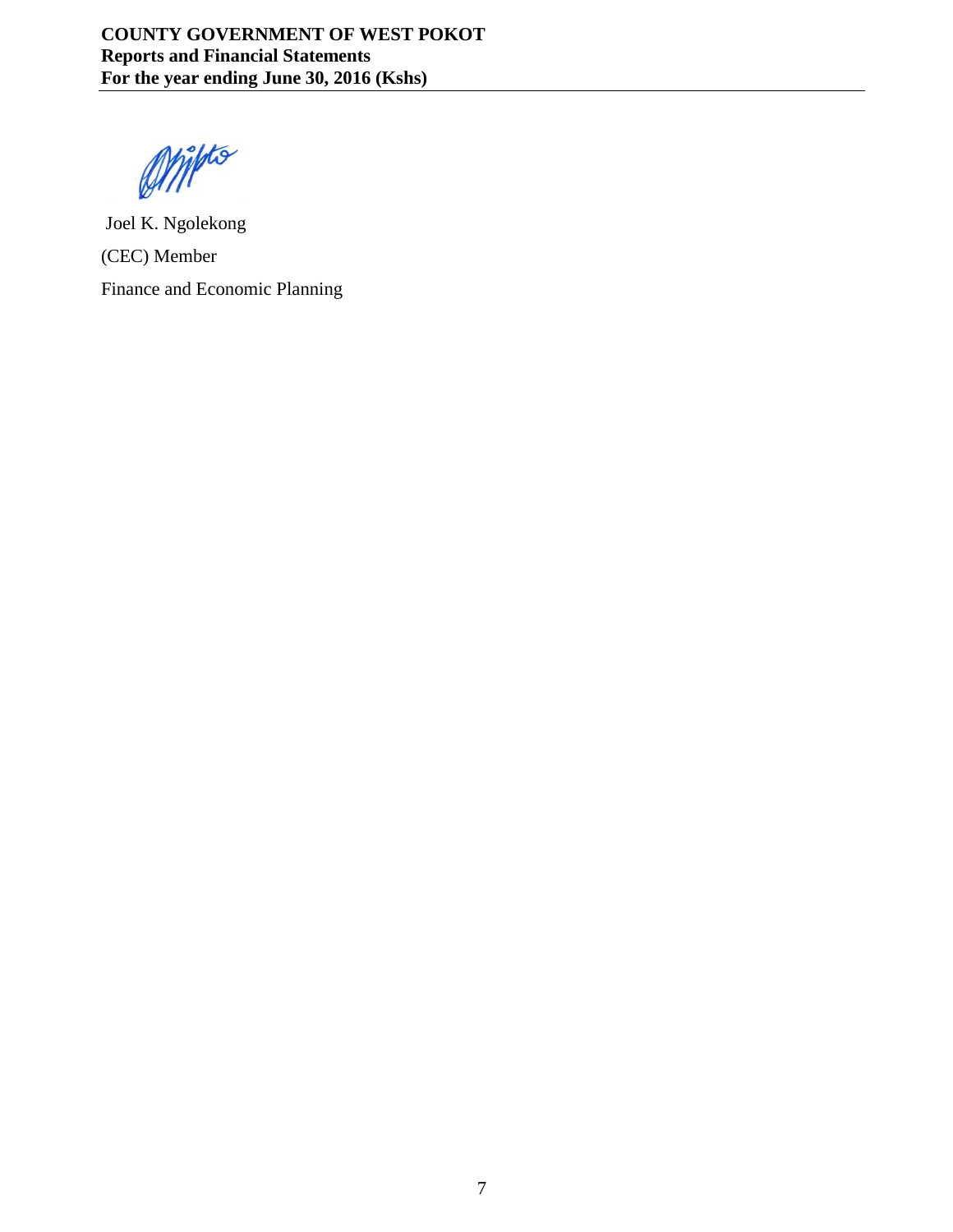# <span id="page-7-0"></span>**III. STATEMENT OF COUNTY GOVERNMENT OF WEST POKOT MANAGEMENT RESPONSIBILITIES**

Section 163,164and 165 of the Public Finance Management Act, 2013 requires that, at the end of each financial year, the County Treasury shall prepare financial statements of each County Government entity, receiver of revenue and consolidated financial statements for all county entities in accordance with the standards and formats prescribed by the Public Sector Accounting Standards Board of Kenya

The County Executive Committee for Finance and Economic Planning of the County Government of West Pokot is responsible for the preparation and presentation of the County Government of West Pokot's financial statements, which give a true and fair view of the state of affairs of the County Government of West Pokot for and as at the end of the financial year (period) ended on June 30, 2016. This responsibility includes: (i) maintaining adequate financial management arrangements and ensuring that these continue to be effective throughout the reporting period; (ii) maintaining proper accounting records, which disclose with reasonable accuracy at any time the financial position of the County Government of West Pokot ; (iii) designing, implementing and maintaining internal controls relevant to the preparation and fair presentation of the financial statements, and ensuring that they are free from material misstatements, whether due to error or fraud; (iv) safeguarding the assets of the County Government of West Pokot ; (v) selecting and applying appropriate accounting policies; and (vi) making accounting estimates that are reasonable in the circumstances.

The CEC member Finance and Economic Planning accepts responsibility for the County Government of West Pokot's financial statements, which have been prepared on the Cash Basis Method of Financial Reporting, using appropriate accounting policies in accordance with International Public Sector Accounting Standards (IPSAS). The CEC member Finance and Economic Planning is of the opinion that the County Government of West Pokot's financial statements give a true and fair view of the state of County Government of West Pokot's transactions during the financial year ended June 30, 2016, and of the County Government of West Pokot's financial position as at that date. The CEC member for Finance and Economic Planning of the County Government of West Pokot further confirms the completeness of the accounting records maintained for the County Government of West Pokot, which have been relied upon in the preparation of the County Government of West Pokot's financial statements as well as the adequacy of the systems of internal financial control.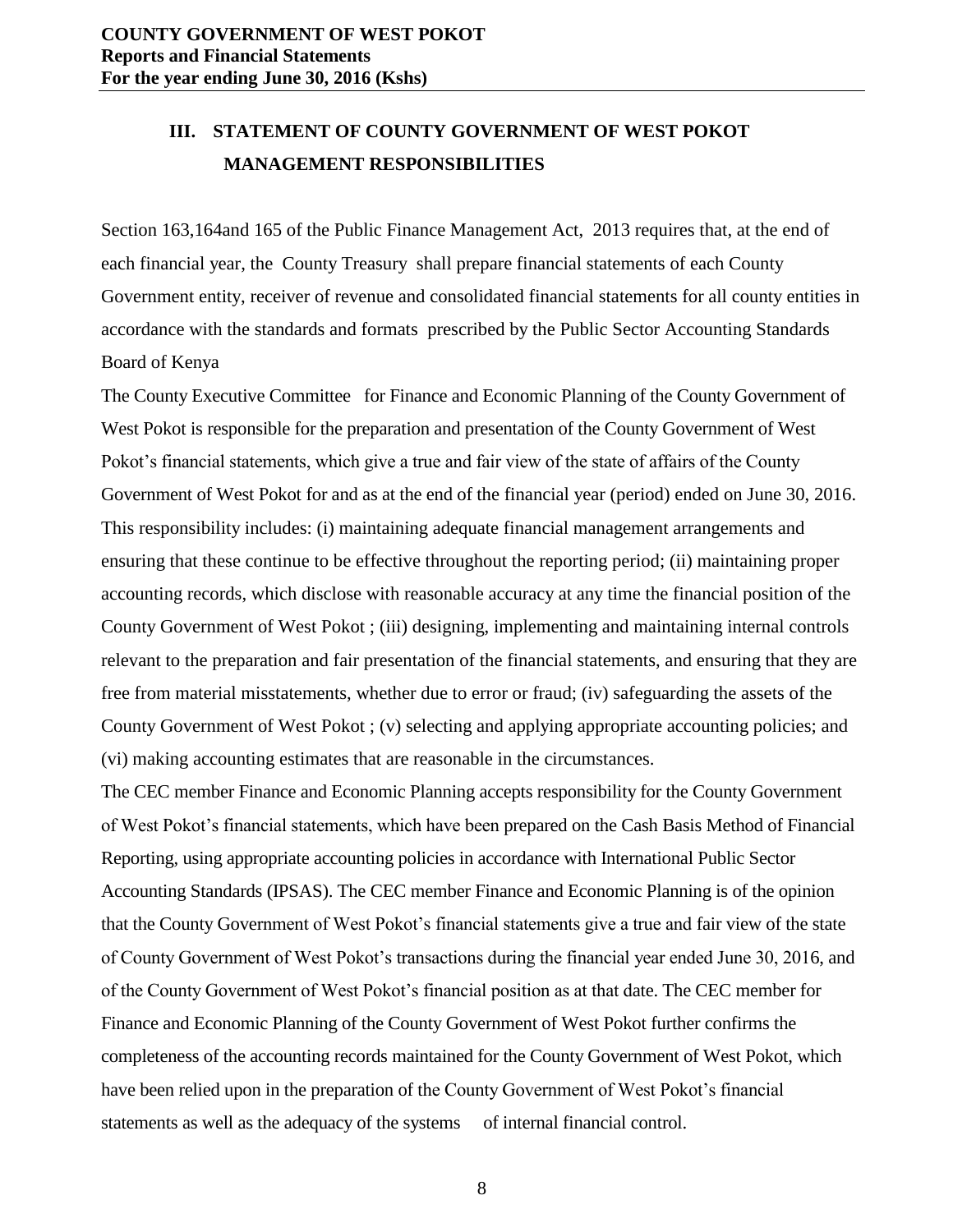The CEC member for Finance and Economic Planning of the County Government of West Pokot confirms that the County Government of West Pokot has complied fully with applicable Government Regulations and the terms of external financing covenants (where applicable), and that the County Government of West Pokot's funds received during the year under audit were used for the eligible purposes for which they were intended and were properly accounted for. Further the CEC member for Finance and Economic Planning confirms that the County Government of West Pokot's financial statements have been prepared in a form that complies with relevant accounting standards prescribed by the Public Sector Accounting Standards Board of Kenya.

## **Approval of the financial statements**

The County Government's financial statements were approved and signed by the CEC member for finance on  $2016$ .

County Executive Committee member

\_\_\_\_\_\_\_\_\_\_\_\_\_\_\_\_\_\_\_\_\_\_\_\_\_\_\_\_\_\_\_\_\_\_\_

<span id="page-8-0"></span>Finance and Economic Planning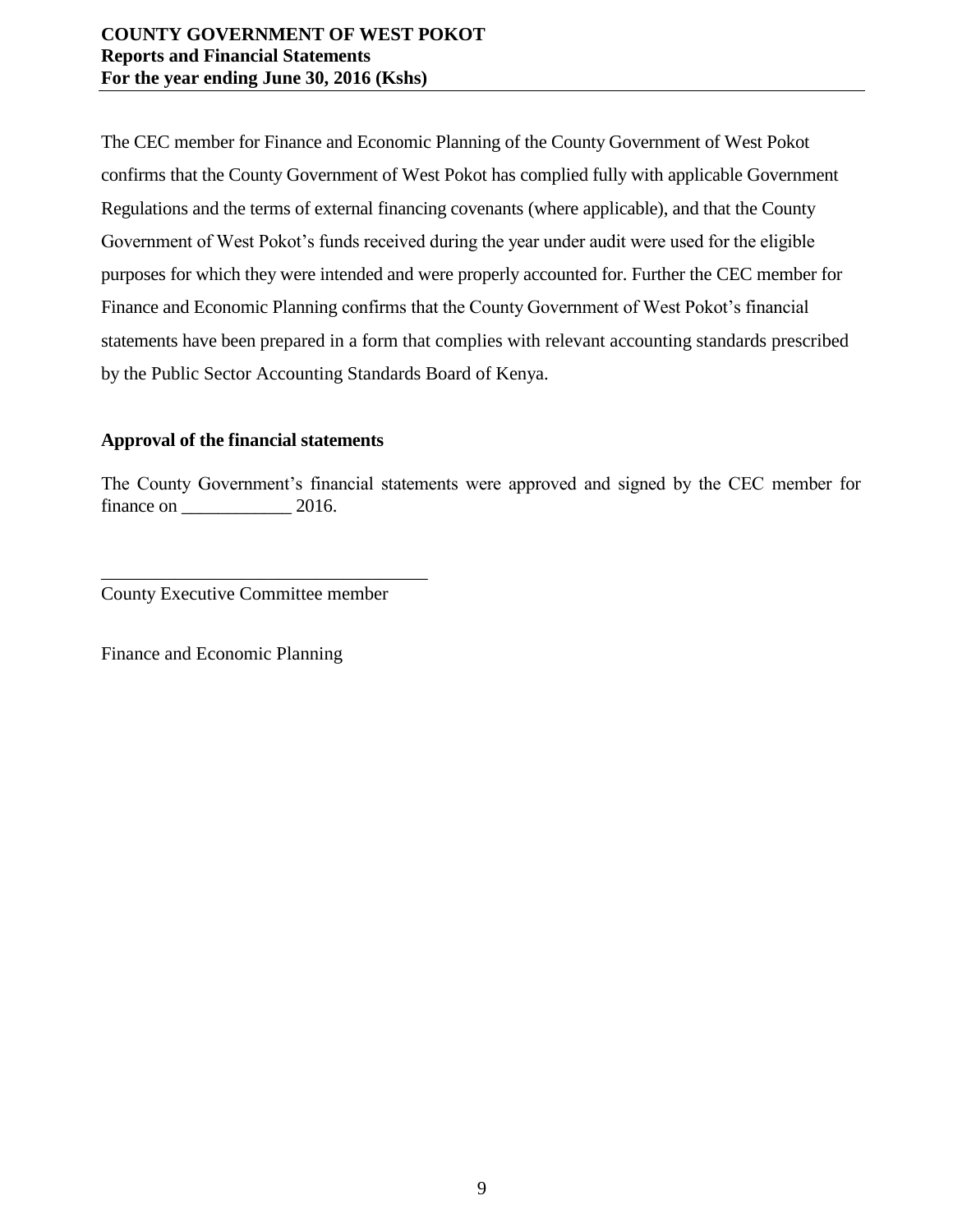# <span id="page-9-0"></span>**IV. REPORT OF THE INDEPENDENT AUDITORS ON THE** *COUNTY GOVERNMENT OF WEST POKOT.*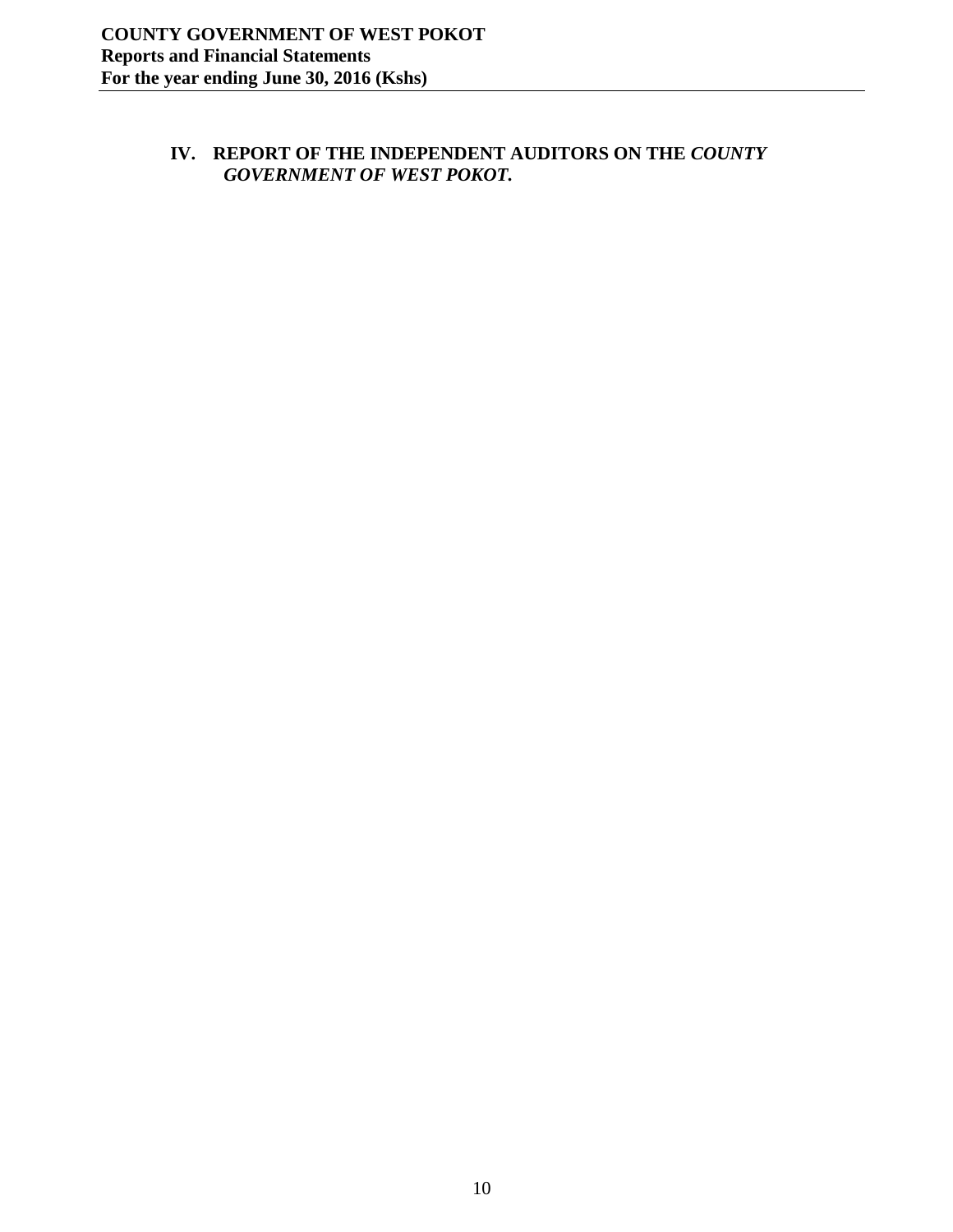## **V. STATEMENT OF RECEIPTS AND PAYMENTS**

<span id="page-10-0"></span>

|                                                                                                                                   | <b>Note</b>    | 2015-2016     | 2014-2015     |
|-----------------------------------------------------------------------------------------------------------------------------------|----------------|---------------|---------------|
|                                                                                                                                   |                | <b>Kshs</b>   | <b>Kshs</b>   |
| <b>RECEIPTS</b>                                                                                                                   |                |               |               |
| <b>Tax Revenues</b>                                                                                                               | $\mathbf{1}$   |               |               |
| Social Security Contributions                                                                                                     | $\overline{2}$ |               |               |
| Proceeds from Domestic and Foreign Grants                                                                                         | 3              | 27,979,898    | 10,000,000    |
| <b>Transfers from National Treasury</b>                                                                                           | 4              | 4,313,692,404 | 3,836,031,275 |
| <b>Transfers from Other Government Entities</b>                                                                                   | 5              | 104,424,022   | 6,036,984     |
| Proceeds from Domestic Borrowings                                                                                                 | 6              |               |               |
| Domestic currency and Domestic Deposits                                                                                           | 7              |               |               |
| Proceeds from Sale of Assets                                                                                                      | 8              |               |               |
| <b>Reimbursements and Refunds</b>                                                                                                 | 9              |               |               |
| <b>Returns of Equity Holdings</b>                                                                                                 | 10             |               |               |
| <b>Other Revenues</b>                                                                                                             | 11             | 96,360,882    | 105, 127, 589 |
| <b>TOTAL REVENUES</b>                                                                                                             |                | 4,542,457,206 | 3,957,195,848 |
| <b>PAYMENTS</b>                                                                                                                   |                |               |               |
| <b>Compensation of Employees</b>                                                                                                  | 12             | 1,299,040,644 | 1,282,163,153 |
| Use of goods and services                                                                                                         | 13             | 696, 843, 353 | 857,280,994   |
| Subsidies                                                                                                                         | 14             |               |               |
| <b>Transfers to Other Government Units</b>                                                                                        | 15             | 573,916,362   | 28,609,614    |
| Other grants and transfers                                                                                                        | 16             | 164,147,800   | 240,759,406   |
| Social Security Benefits                                                                                                          | 17             |               | 5,353,642     |
| <b>Acquisition of Assets</b>                                                                                                      | 18             | 1,642,975,166 | 1,695,218,867 |
| Financial costs including Loan interest                                                                                           | 19             |               |               |
| Repayment of principal on Domestic lending and on-lending                                                                         | 20             |               |               |
| Other Expenses                                                                                                                    | 21             | 124,143,648   |               |
| <b>TOTAL PAYMENTS</b>                                                                                                             |                | 4,500,066,972 | 4,109,385,676 |
| <b>SURPLUS/DEFICIT</b>                                                                                                            |                | 42,390,234    | 152,189,828   |
| The accounting policies and explanatory notes to these financial statements form an integral part of the financial<br>statements. |                |               |               |

The entity financial statements were approved on \_\_\_\_\_\_\_\_\_\_\_\_\_\_ 2016 and signed by:

\_\_\_\_\_\_\_\_\_\_\_\_\_\_\_\_\_\_\_\_\_\_\_\_\_\_\_ \_\_\_\_\_\_\_\_\_\_\_\_\_\_\_\_\_\_\_\_\_\_\_

Chief Officer Head of Treasury Accounting

**Finance and Economic Planning**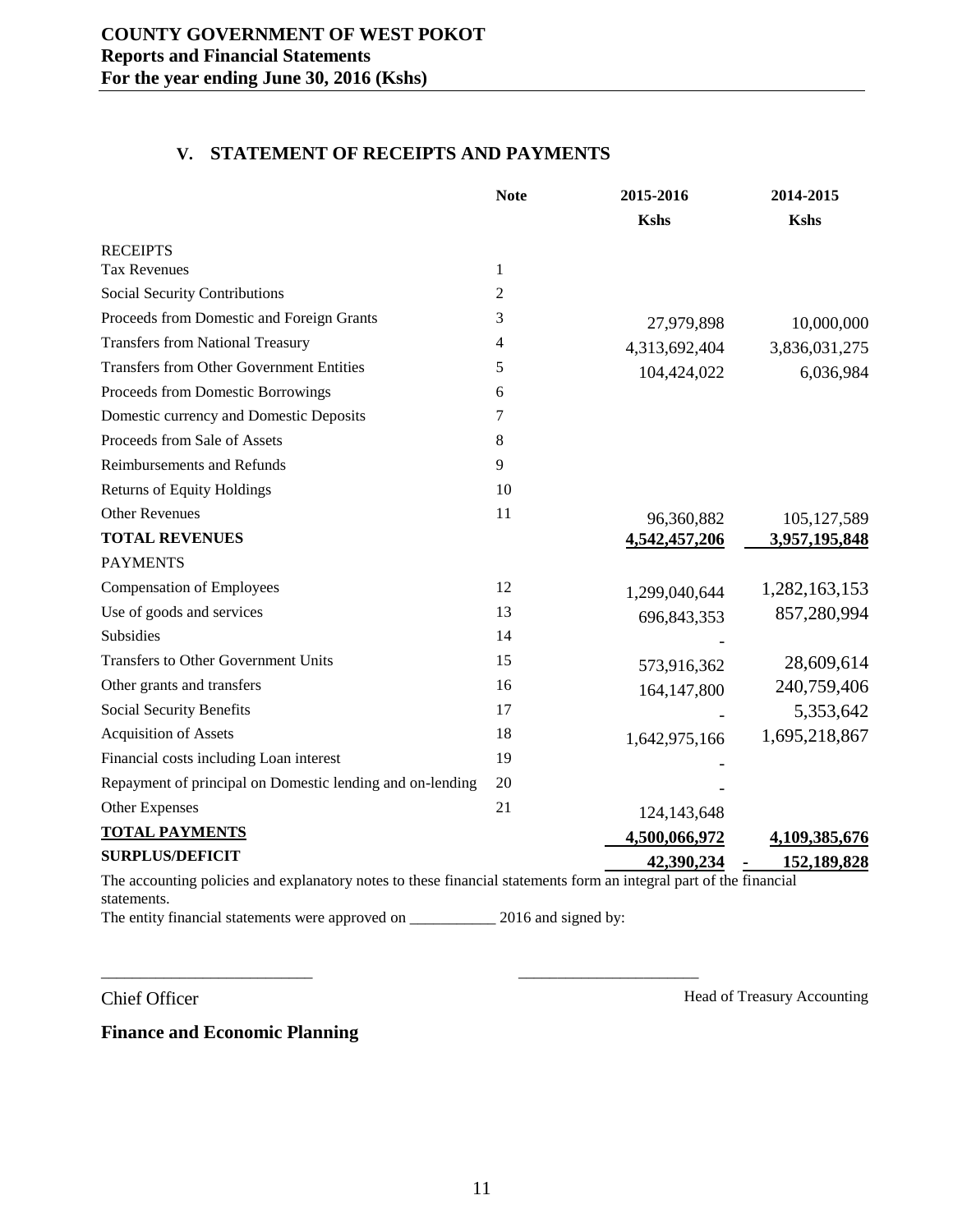## **VI. STATEMENT OF ASSETS AND LIABILITIES**

<span id="page-11-0"></span>

|                                                                       | <b>Note</b> | 2015-2016   | 2014-2015      |
|-----------------------------------------------------------------------|-------------|-------------|----------------|
|                                                                       |             | <b>Kshs</b> | <b>Kshs</b>    |
| <b>FINANCIAL ASSETS</b>                                               |             |             |                |
| <b>Cash and Cash Equivalents</b>                                      |             |             |                |
| <b>Bank Balances</b>                                                  | 22A         | 449,516,791 | 290,604,047    |
| <b>Cash Balances</b>                                                  | 22B         |             | 6,354          |
| <b>Total cash equivalent</b><br><b>Account Receivable-Outstanding</b> |             | 449,516,791 | 290,610,401    |
| Imprests                                                              | 23          |             |                |
| <b>TOTAL FINANCIAL ASSETS</b>                                         |             | 449,516,791 | 290,610,401    |
| <b>LESS: FINANCIAL LIABILITIES</b>                                    |             |             |                |
| <b>Accounts Payables - Deposits</b>                                   | 24          | 203,628,920 | 87,112,763     |
|                                                                       |             | 245,887,871 | 203,497,637    |
| <b>REPRESENTED BY</b>                                                 |             |             |                |
| Fund balance b/fwd.                                                   | 25          | 203,497,637 | 355,687,465    |
| Surplus/Deficit for the year                                          |             | 42,390,234  | $-152,189,828$ |
| Prior year adjustments<br><b>NET FINANCIAL POSSITION</b>              |             | 245,887,871 | 203,497,637    |

The accounting policies and explanatory notes to these financial statements form an integral part of the financial statements. The financial statements were approved on \_\_\_\_\_\_\_\_\_\_\_\_\_\_ 2016 and signed by:

Chief Officer Head of Treasury Accounting

**Finance and Economic Planning**

\_\_\_\_\_\_\_\_\_\_\_\_\_\_\_\_\_\_\_\_\_\_\_\_\_\_\_ \_\_\_\_\_\_\_\_\_\_\_\_\_\_\_\_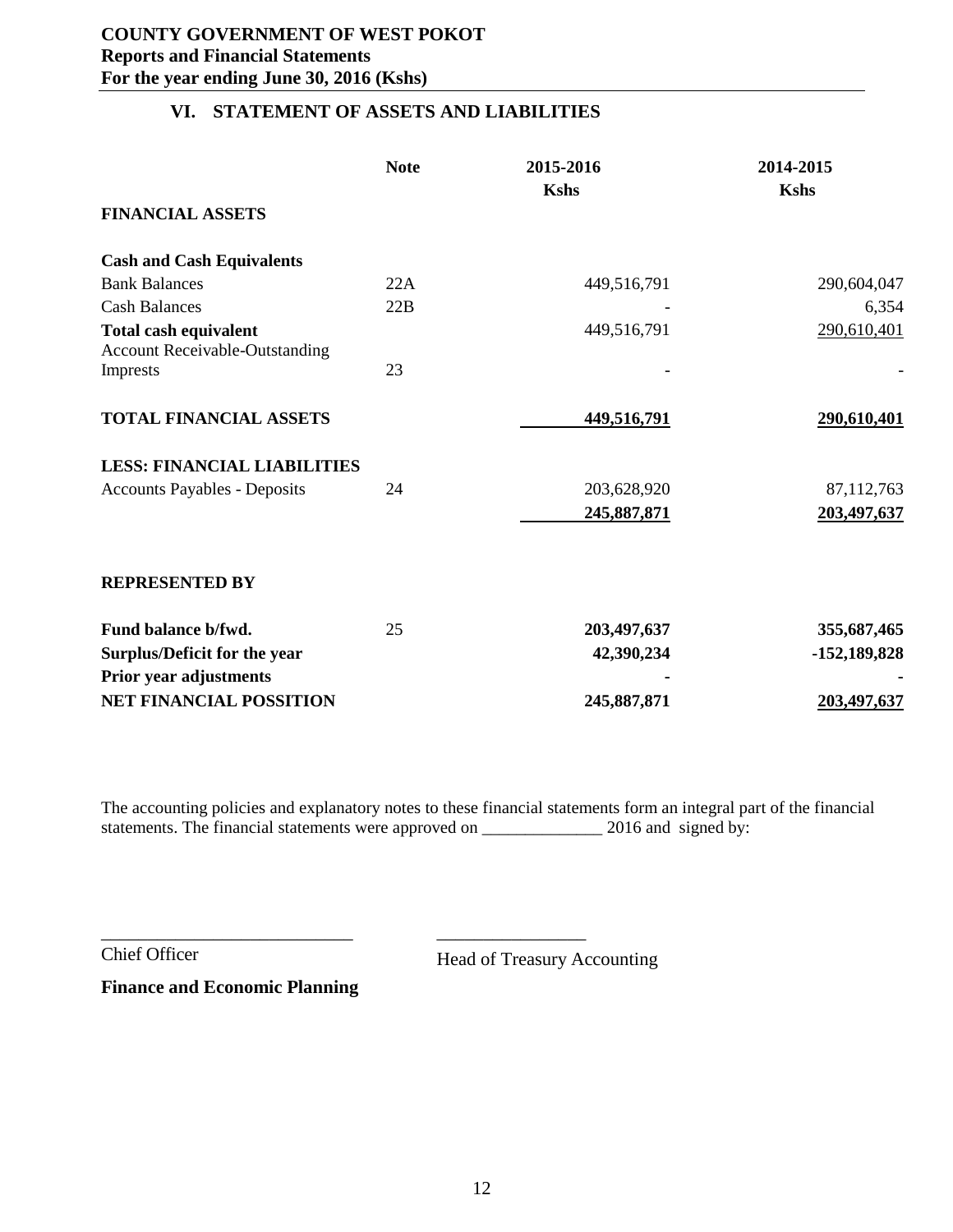<span id="page-12-0"></span>

| <b>STATEMENT OF CASHFLOW</b><br>VII.            |             |                 |                  |
|-------------------------------------------------|-------------|-----------------|------------------|
|                                                 | <b>Note</b> | $2015 - 2016$   | 2014 - 2015      |
|                                                 |             | <b>Kshs</b>     | <b>Kshs</b>      |
| <b>CASH FLOW FROM OPERATING ACTIVITIES</b>      |             |                 |                  |
| <b>Receipts for operating income</b>            |             |                 |                  |
| <b>Tax Revenues</b>                             | 1           |                 |                  |
| <b>Social Security Contributions</b>            | 2           |                 |                  |
| Proceeds from Domestic and Foreign Grants       | 3           | 27,979,898      | 10,000,000       |
| <b>Transfers from National Treasury</b>         | 4           | 4,313,692,404   | 3,836,031,275    |
| <b>Transfers from Other Government Entities</b> | 5           | 104,424,022     | 6,036,984        |
| <b>Reimbursements and Refunds</b>               | 9           |                 |                  |
| <b>Returns of Equity Holdings</b>               | 10          |                 |                  |
| <b>Other Revenues</b>                           | 11          | 96,360,882      | 105,127,589      |
|                                                 |             | 4,542,457,206   | 3,957,195,848    |
| <b>Payments for operating expenses</b>          |             |                 |                  |
| <b>Compensation of Employees</b>                | 12          | 1,299,040,644   | $-1,282,163,153$ |
| Use of goods and services                       | 13          | 696, 843, 353   | $-857,280,994$   |
| Subsidies                                       | 15          |                 |                  |
| <b>Transfers to Other Government Units</b>      | 16          | 572,916,362     | $-28,609,614$    |
| Other grants and transfers                      | 17          | 164,147,800     | 240,759,406      |
| <b>Social Security Benefits</b>                 | 18          |                 | 5,353,642        |
| Financial costs, including Interest             | 19          |                 |                  |
| <b>Other Expenses</b>                           | 21          | 124, 143, 648   |                  |
|                                                 |             | 2,857,091,806   | 2,414,166,809    |
| <b>Adjusted for:</b>                            |             |                 |                  |
| Adjustments during the year                     |             |                 |                  |
|                                                 |             | 203,628,920     |                  |
| Net cash flow from operating activities         |             | 3,060,720,726   | 2,414,166,809    |
| <b>CASHFLOW FROM INVESTING ACTIVITIES</b>       |             |                 |                  |
| Proceeds from Sale of Assets                    | 8           |                 |                  |
| <b>Acquisition of Assets</b>                    | 18          | (1,642,975,166) | (1,695,218,867)  |
| Net cash flows from Investing Activities        |             | (1,642,975,166) | (1,695,218,867)  |
| <b>CASHFLOW FROM BORROWING</b>                  |             |                 |                  |
| <b>ACTIVITIES</b>                               |             |                 |                  |
| Proceeds from Domestic Borrowings               | 6           |                 |                  |
| Proceeds from Foreign Borrowings                | 7           |                 |                  |
| Repayment of principal on Domestic and Foreign  |             |                 |                  |
| borrowing                                       | 20          |                 |                  |
| Net cash flow from financing activities         |             |                 |                  |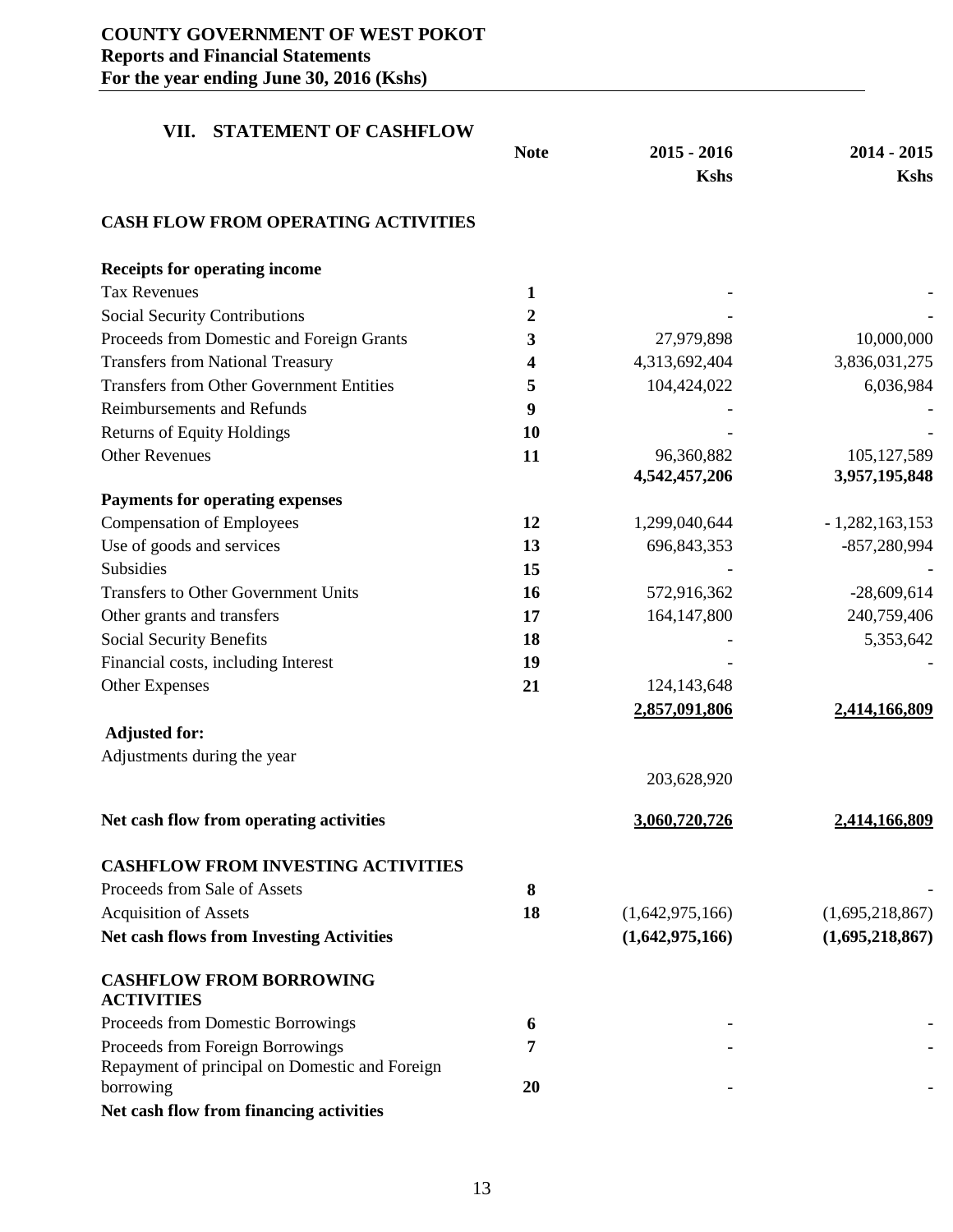| NET INCREASE IN CASH AND CASH                |    |             |                |
|----------------------------------------------|----|-------------|----------------|
| <b>EOUIVALENT</b>                            |    | 42,390,234  | $-152,189,828$ |
| Cash and cash equivalent at BEGINNING of the |    |             |                |
| vear                                         | 24 | 203,497,637 | 355,687,465    |
| Cash and cash equivalent at END of the year  | 25 | 245,887,871 | 203,497,637    |

 $\overline{\phantom{a}}$  , and the contract of the contract of the contract of the contract of the contract of the contract of the contract of the contract of the contract of the contract of the contract of the contract of the contrac

The accounting policies and explanatory notes to these financial statements form an integral part of the financial statements. The financial statements were approved on \_\_\_\_\_\_\_\_\_\_\_\_\_\_ 2016 and signed by:

Chief Officer

**Finance and Economic Planning**

Head of Treasury Accounting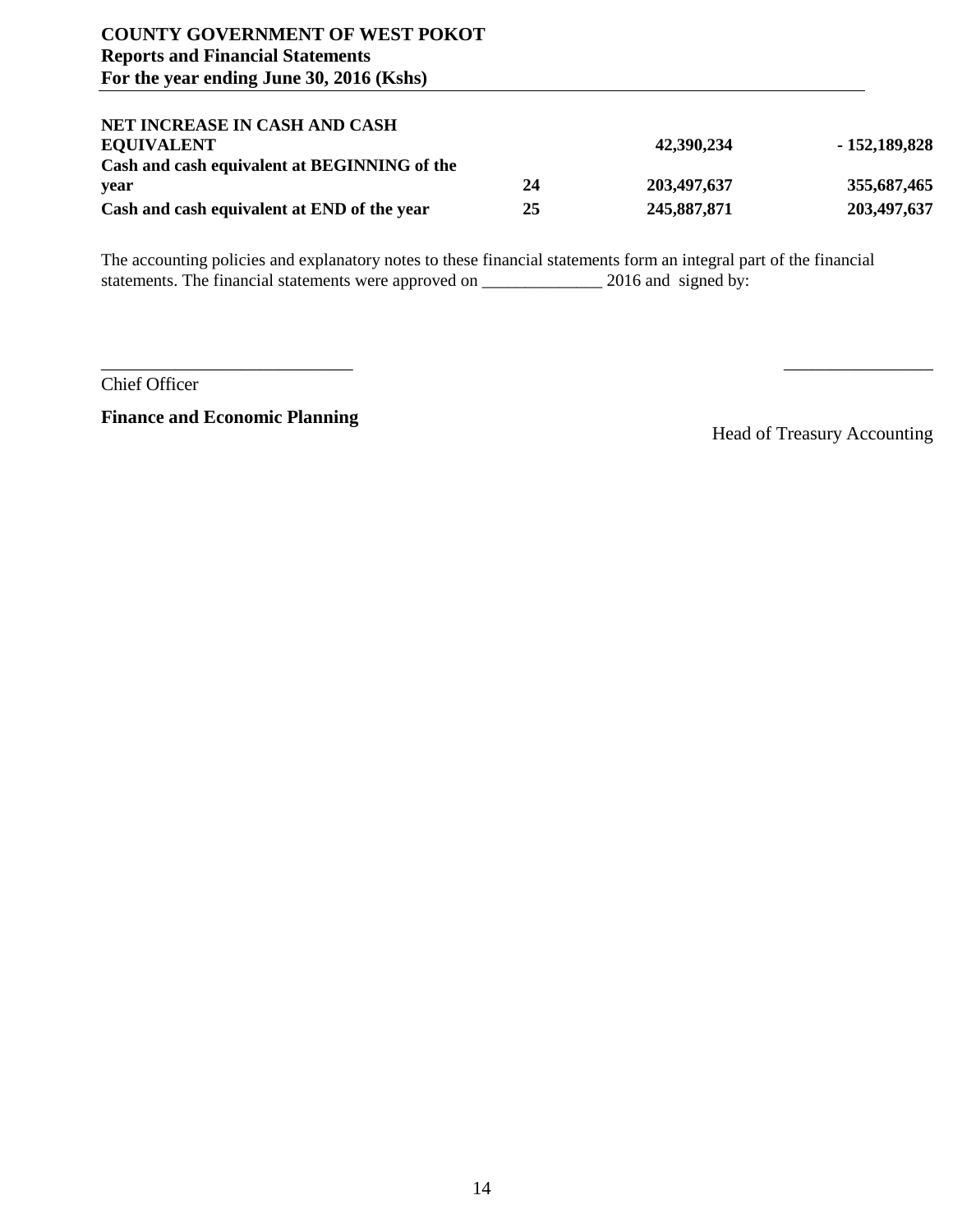## <span id="page-14-0"></span>**VIII. SUMMARY STATEMENT OF APPROPRIATION: RECURRENT & DEVELOPMENT COMBINED.**

| Code | <b>Receipt/Expense</b><br><b>Item</b>                             | <b>Original</b><br><b>Budget</b> | <b>Adjustments</b>       | <b>Final Budget</b> | <b>Actual on</b><br>Comparable<br><b>Basis</b> | <b>Budget</b><br><b>Utilisation</b><br><b>Difference</b> | $%$ of<br><b>Utilisation</b> |
|------|-------------------------------------------------------------------|----------------------------------|--------------------------|---------------------|------------------------------------------------|----------------------------------------------------------|------------------------------|
|      |                                                                   | a                                | $\mathbf b$              | $c=a+b$             | d                                              | $e = c-d$                                                | $f = d/c$ %                  |
|      | <b>RECEIPTS</b>                                                   |                                  |                          |                     |                                                |                                                          |                              |
|      | <b>Tax Receipts</b>                                               |                                  |                          |                     |                                                |                                                          |                              |
|      | Social Security<br>Contributions                                  |                                  |                          |                     |                                                |                                                          |                              |
|      | Proceeds from<br>domestic and Foreign<br>Grants                   |                                  |                          |                     |                                                |                                                          |                              |
|      | Exchequer releases                                                | 4,411,661,374                    | -97,968,970              | 4,313,692,022       | 4,313,692,404                                  |                                                          | 100%                         |
|      | Transfers from other<br>Government agencies                       | 135,989,722                      | $\mathcal{L}$            | 135,989,722         | 132,403,920                                    | 3,585,802                                                | 97%                          |
|      | Proceeds from<br>Domestic borrowings                              |                                  |                          |                     |                                                |                                                          |                              |
|      | Proceeds from<br>Foreign borrowings                               |                                  |                          |                     |                                                |                                                          |                              |
|      | Other receipts                                                    | 227,308,444                      | 50,000,000               | 177,308,444         | 96,360,882                                     | $-80,947,562$                                            | 79%                          |
|      | Own Funds                                                         |                                  | 203,497,438              | 203,497,438         | 203,497,438                                    |                                                          |                              |
|      | <b>TOTAL</b>                                                      | 4,774,959,540                    | 65,077,355               | 4,378,009,564       | 4,132,830,719                                  | $-245,178,845$                                           | 94%                          |
|      | <b>PAYMENTS</b>                                                   |                                  |                          |                     |                                                |                                                          |                              |
|      | Compensation of<br>Employees                                      | 1,480,927,522                    | $-179,017,201$           | 1,301,910,321       | 1,299,040,644                                  | 2,869,677                                                | 100%                         |
|      | Use of goods and<br>services                                      | 676,560,845                      | 68,670,583               | 745,231,428         | 696, 843, 353                                  | 31,782,403                                               | 94%                          |
|      | Subsidies                                                         | 489,669,281                      | 37,809,162               | 527,478,443         | 507,708,936                                    | 19,769,507                                               | 96%                          |
|      | Transfers to other<br>Government Units                            | 65,391,586                       | 15,799,898               | 81,191,484          | 65,207,426                                     | 15,984,058                                               | 80%                          |
|      | Other grants and<br>transfers                                     | 148,100,000                      | 16,400,000               | 164,500,000         | 164,147,800                                    | 352,200                                                  | 100%                         |
|      | <b>Social Security</b><br><b>Benefits</b>                         | 28,820,850                       | $-29,170,850$            | $-350,000$          | $\overline{\phantom{a}}$                       | 350,000                                                  | $0\%$                        |
|      | Acquisition of Assets                                             | 1,788,131,406                    | 172,394,925              | 1.960.526.331       | 1.642.975.166                                  | 314,044,158                                              | 84%                          |
|      | Finance Costs,<br>including Loan<br>Interest                      |                                  |                          |                     |                                                |                                                          |                              |
|      | Repayment of<br>principal on Domestic<br>and Foreign<br>borrowing |                                  |                          |                     | 74,143,688                                     | 74,143,688                                               |                              |
|      | Other Expenses                                                    | 50,000,000                       | $\overline{\phantom{a}}$ | 50,000,000          | 50,000,000                                     | $\overline{\phantom{a}}$                                 | 100%                         |
|      | <b>TOTAL</b>                                                      | 4,727,601,490                    | 102,886,517              | 4,830,488,007       | 4,486,180,130                                  | -344,307,877                                             | 93%                          |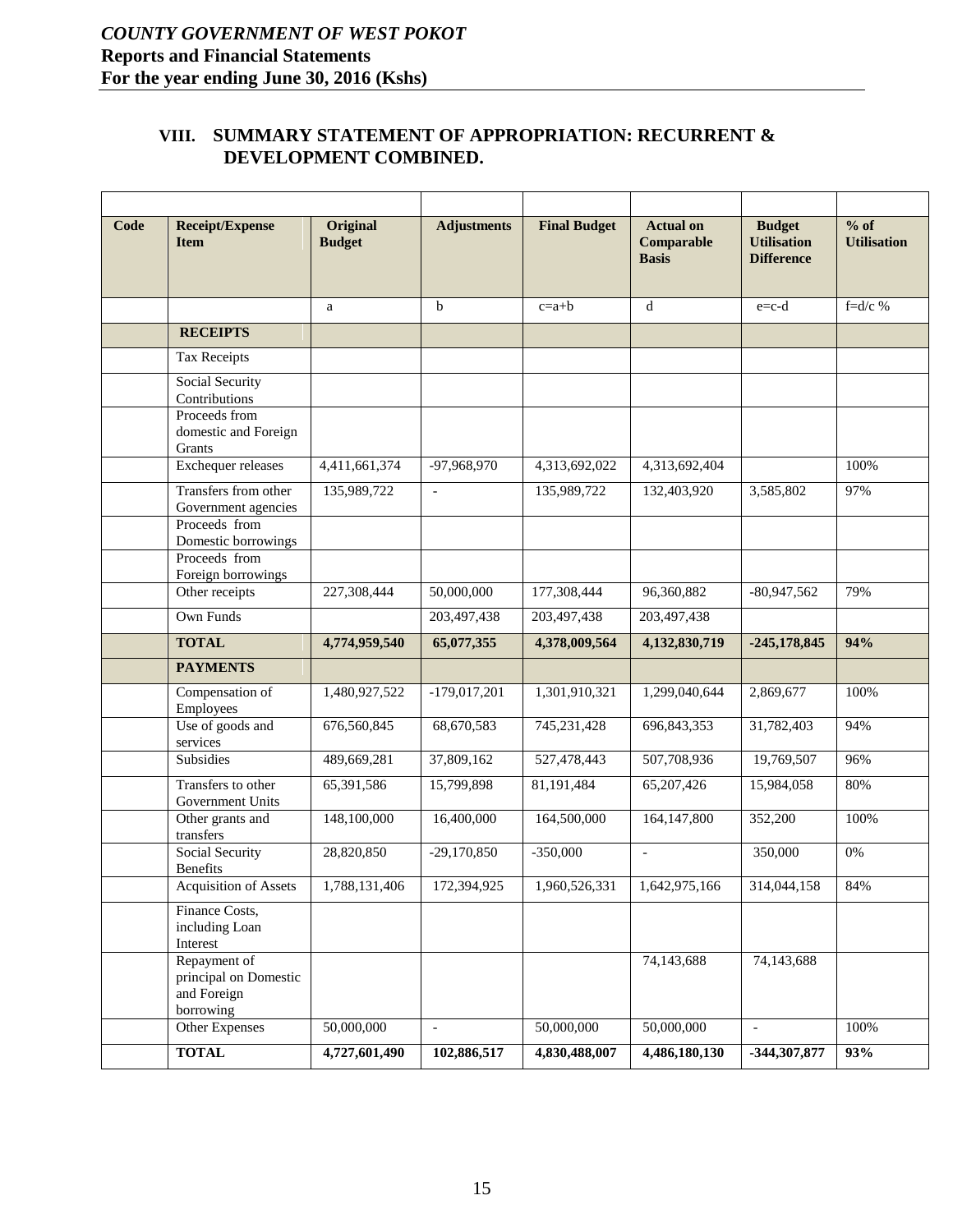\_\_\_\_\_\_\_\_\_\_\_\_\_\_\_\_\_\_\_\_\_\_\_\_\_\_\_ \_\_\_\_\_\_\_\_\_\_\_\_\_

The entity financial statements were approved on \_\_\_\_\_\_\_\_\_\_\_\_\_\_\_\_\_\_ 2016 and signed by:

Chief Officer Head of Treasury Accounting

**Finance and Economic Planning**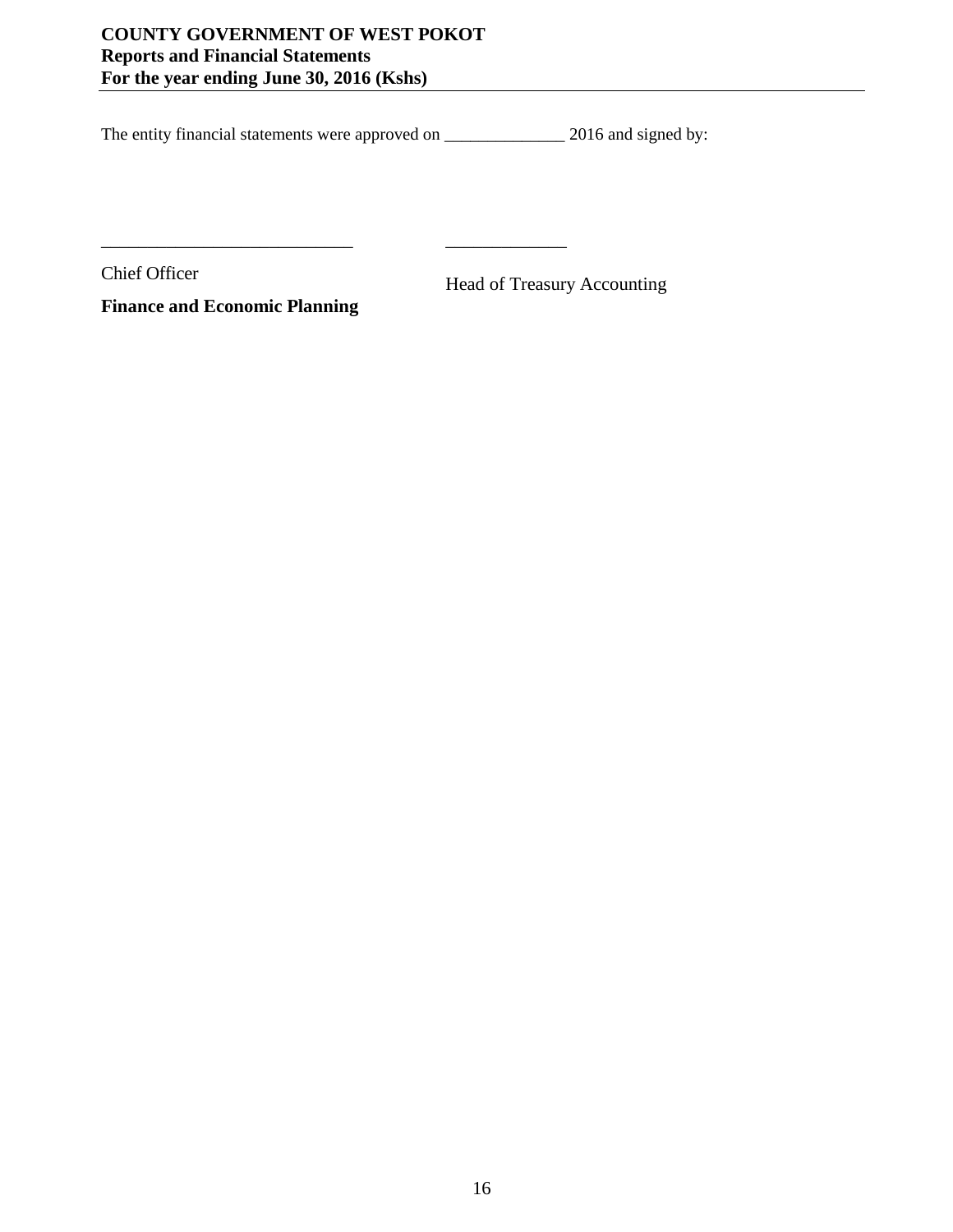# **IX. SUMMARY STATEMENT OF APPROPRIATION: RECURRENT**

<span id="page-16-0"></span>

|      | <b>Budget execution- Recurrent - FY 2014/15</b> |                                  |                    |                     |                                                |                                                          |                              |
|------|-------------------------------------------------|----------------------------------|--------------------|---------------------|------------------------------------------------|----------------------------------------------------------|------------------------------|
| Code | <b>Receipt/Expense Item</b>                     | <b>Original</b><br><b>Budget</b> | <b>Adjustments</b> | <b>Final Budget</b> | <b>Actual on</b><br>Comparable<br><b>Basis</b> | <b>Budget</b><br><b>Utilisation</b><br><b>Difference</b> | $%$ of<br><b>Utilisation</b> |
|      |                                                 | a                                | b                  | $c=a+b$             | d                                              | $e=c-d$                                                  | f= $d/c$ %                   |
|      | <b>RECEIPTS</b>                                 |                                  |                    |                     |                                                |                                                          |                              |
|      | <b>Tax Receipts</b>                             |                                  |                    |                     |                                                |                                                          |                              |
|      | Social Security Contributions                   |                                  |                    |                     |                                                |                                                          |                              |
|      | Proceeds from Domestic and Foreign Grants       |                                  |                    |                     |                                                |                                                          |                              |
|      | Exchequer releases                              | 2,188,829,849                    | -97,968,970        | 2,090,860,879       | 2,090,860,879                                  |                                                          | 100%                         |
|      | <b>Transfers from Other Government Entities</b> | 81,191,484                       |                    | 81,191,484          | 77,605,684                                     | $-3,585,800$                                             | 96%                          |
|      | Proceeds from Domestic Borrowings               |                                  |                    |                     |                                                |                                                          |                              |
|      | Proceeds from Foreign Borrowings                |                                  |                    |                     |                                                |                                                          |                              |
|      | Proceeds from Sale of Assets                    |                                  |                    |                     |                                                |                                                          |                              |
|      | <b>Reimbursements and Refunds</b>               |                                  |                    |                     |                                                |                                                          |                              |
|      | <b>Returns of Equity Holdings</b>               |                                  |                    |                     |                                                |                                                          |                              |
|      | <b>Other Receipts</b>                           | 227,308,444                      | $-50,000,000$      | 177,308,444         | 96,360,882                                     | $-80,947,562$                                            | 54%                          |
|      | <b>Total Receipts</b>                           | 2,497,329,777                    | $-147,968,970$     | 2,349,360,807       | 2,264,827,445                                  | $-84,533,362$                                            | 96%                          |
|      |                                                 |                                  |                    |                     |                                                |                                                          |                              |
|      | <b>PAYMENTS</b>                                 |                                  |                    |                     |                                                |                                                          |                              |
|      | <b>Compensation of Employees</b>                | 1,480,927,522                    | $-179,017,201$     | 1,301,910,321       | 1,299,040,644                                  | 2,869,677                                                | 100%                         |
|      | Use of goods and services                       | 656,560,845                      | 68,670,583         | 725, 231, 428       | 685,146,189                                    | 40,085,239                                               | 94%                          |
|      | Subsidies                                       | $\overline{a}$                   | $\sim$             | $\mathbf{r}$        | $\sim$                                         | $\mathbf{r}$                                             |                              |
|      | Transfers county assembly                       | 414,669,281                      | 25,000,000         | 439,669,281         | 439,669,281                                    | $\overline{\phantom{a}}$                                 | 100%                         |
|      | <b>Transfers to other Government Units</b>      | 65,391,586                       | 15,799,898         | 81,191,484          | 65,207,426                                     | 15,984,058                                               | 80%                          |
|      | Other grants and transfers                      | 148,100,000                      | 16,400,000         | 164,500,000         | 164, 147, 800                                  | 352,200                                                  | 100%                         |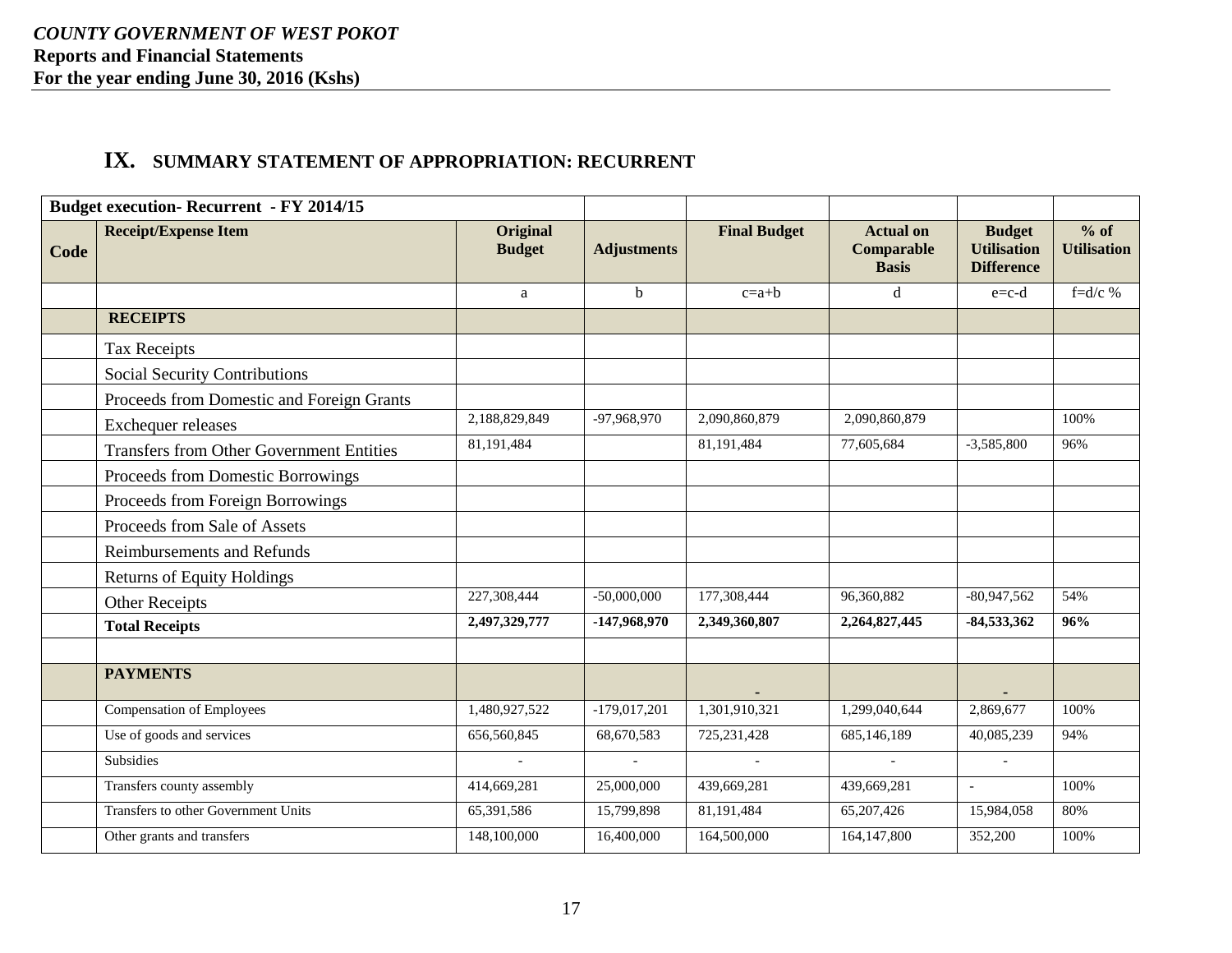| <b>Social Security Benefits</b>                             | 28,820,850    | $-29,170,850$  | $-350,000$    |               | $-350,000$ |     |
|-------------------------------------------------------------|---------------|----------------|---------------|---------------|------------|-----|
| <b>Acquisition of Assets</b>                                | 101,530,650   | $-40,651,400$  | 60,879,250    | 59,125,746    | 1,753,504  | 97% |
| Repayment of principal on Domestic and Foreign<br>borrowing |               |                |               |               |            |     |
| <b>Other Payments</b>                                       | 50,000,000    |                | 50,000,000    | 50,000,000    |            |     |
| <b>Totals</b>                                               | 2,946,000,734 | $-122,968,970$ | 2,823,031,764 | 2,762,337,086 | 60,694,678 | 98% |

The accounting policies and explanatory notes to these financial statements form an integral part of the financial statements. The financial statements were approved on \_\_\_\_\_\_\_\_\_\_\_\_\_\_\_\_ 2016 and signed by:

Chief Officer Head of Treasury Accounting Head of Treasury Accounting

\_\_\_\_\_\_\_\_\_\_\_\_\_\_\_\_\_\_\_\_\_\_\_\_\_\_\_ \_\_\_\_\_\_\_\_\_\_\_\_\_\_\_\_ \_\_\_\_\_\_\_\_\_\_\_\_\_\_\_\_

**Finance and Economic Planning**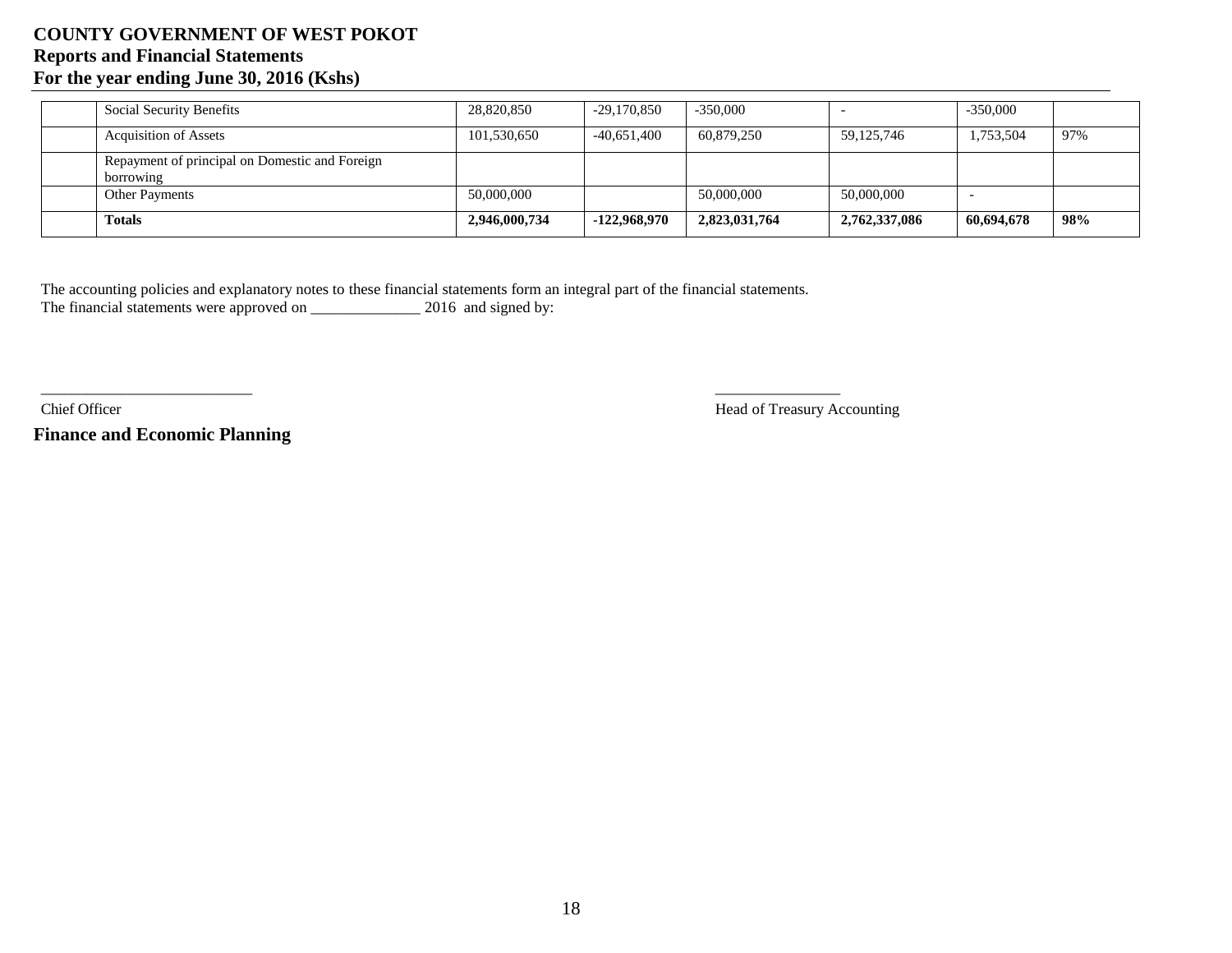# **X. SUMMARY STATEMENT OF APPROPRIATION: DEVELOPMENT**

<span id="page-18-0"></span>

|      | <b>Budget execution - Development - FY 2014/15</b> |                           |             |                     |                                                |                                                          |                                  |
|------|----------------------------------------------------|---------------------------|-------------|---------------------|------------------------------------------------|----------------------------------------------------------|----------------------------------|
| Code | <b>Receipt/Expense Item</b>                        | Original<br><b>Budget</b> | adjustments | <b>Final Budget</b> | <b>Actual on</b><br>Comparable<br><b>Basis</b> | <b>Budget</b><br><b>Utilisation</b><br><b>Difference</b> | $%$ of<br><b>Utilisati</b><br>on |
|      |                                                    | $\mathbf{a}$              | $\mathbf b$ | $c=a+b$             | d                                              | $e=c-d$                                                  | f= $d/c$ %                       |
|      | <b>RECEIPTS</b>                                    |                           |             |                     |                                                |                                                          |                                  |
|      | Tax Receipts                                       |                           |             |                     |                                                |                                                          |                                  |
|      | <b>Social Security Contributions</b>               |                           |             |                     |                                                |                                                          |                                  |
|      | Proceeds from domestic and Foreign Grants          |                           |             |                     |                                                |                                                          |                                  |
|      | Exchequer releases                                 | 1,631,057,830             |             | 1,631,057,830       | 1,631,057,830                                  |                                                          | 100%                             |
|      | Transfers from other Government agencies           | 54,798,238                |             | 54,798,238          | 54,798,236                                     | $-2$                                                     | 100%                             |
|      | Proceeds from Domestic borrowings                  |                           |             |                     |                                                |                                                          |                                  |
|      | Proceeds from Foreign borrowings                   |                           |             |                     |                                                |                                                          |                                  |
|      | Proceeds from Sale of Assets                       |                           |             |                     |                                                |                                                          |                                  |
|      | Reimbursements and Refunds                         |                           |             |                     |                                                |                                                          |                                  |
|      | <b>Returns of Equity Holdings</b>                  |                           |             |                     |                                                |                                                          |                                  |
|      | Other receipts                                     |                           | 203,497,438 | 203,497,438         | 203,497,438                                    | $\blacksquare$                                           | 100%                             |
|      | <b>TOTAL</b>                                       | 1,685,856,068             | 203,497,438 | 1,889,353,504       | 1,760,451,113                                  | $-2-$                                                    | 100%                             |
|      |                                                    |                           |             |                     |                                                |                                                          |                                  |
|      | <b>PAYMENTS</b>                                    |                           |             |                     |                                                |                                                          |                                  |
|      | <b>Compensation of Employees</b>                   |                           |             |                     |                                                |                                                          |                                  |
|      | Use of goods and services                          | 20,000,000                |             | 20,000,000          | 11,697,164                                     | $-8,302,836$                                             | 58%                              |
|      | Subsidies                                          |                           |             |                     |                                                |                                                          |                                  |
|      | Transfers to other Government Units                | 75,000,000                | 12,809,162  | 87,809,162          | 68,039,655                                     | $-19,769,507$                                            | 77%                              |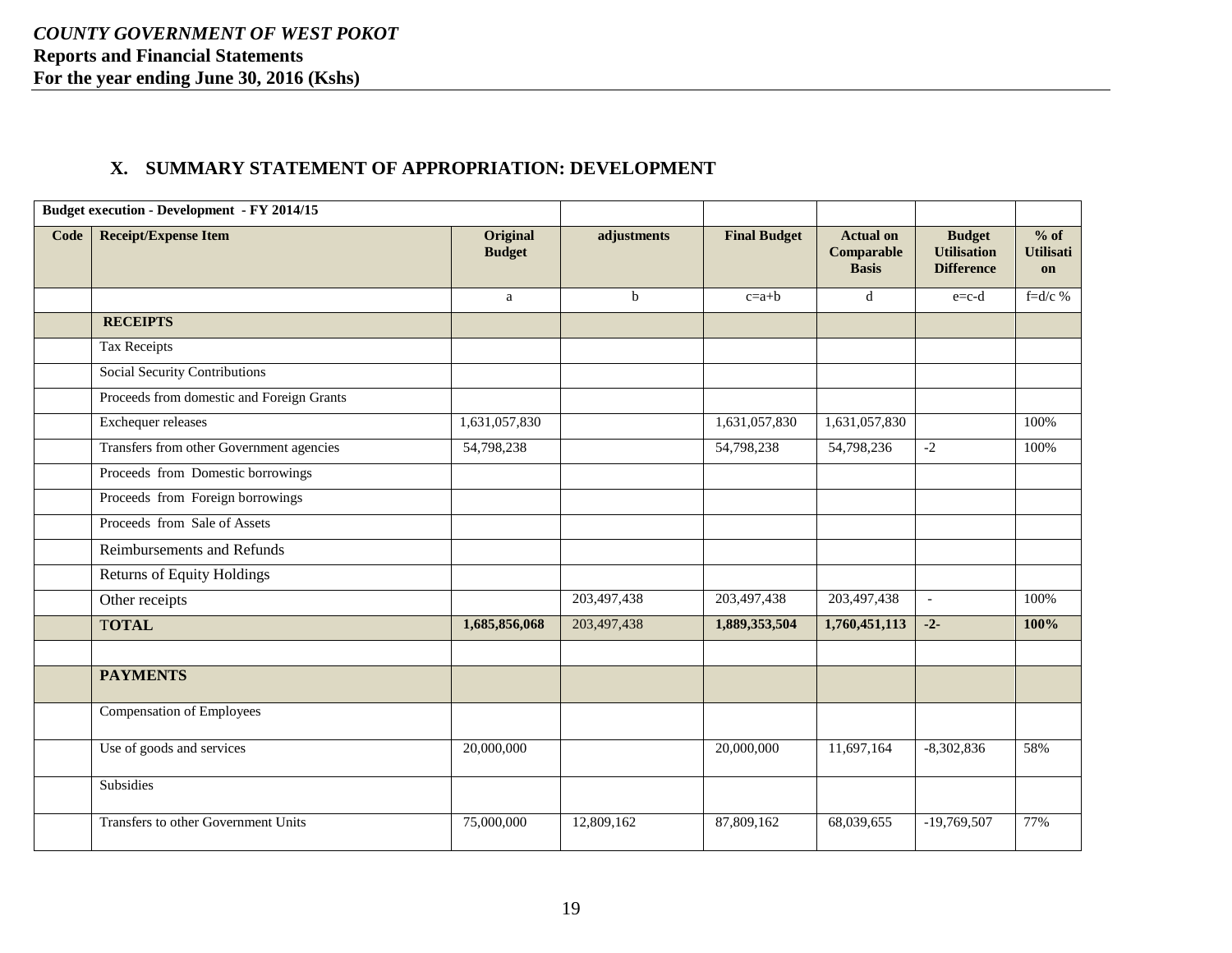| Other grants and transfers   |               |             |               |               |             |     |
|------------------------------|---------------|-------------|---------------|---------------|-------------|-----|
| Social Security Benefits     |               |             |               |               |             |     |
| <b>Acquisition of Assets</b> | 1,686,600,756 | 213,046,325 | 1,899,647,081 | 1,583,849,420 | 315,797,661 | 83% |
| <b>System Payments</b>       |               |             |               | 74,143,687.50 |             |     |
| <b>Other Payments</b>        |               |             |               |               |             |     |
| <b>TOTALS</b>                | 1,781,600,756 | 225,855,487 | 2,007,456,243 | 1,737,729,926 | 269,726,317 | 87% |

 $\overline{\phantom{a}}$  , and the contract of the contract of the contract of the contract of the contract of the contract of the contract of the contract of the contract of the contract of the contract of the contract of the contrac

The accounting policies and explanatory notes to these financial statements form an integral part of the financial statements.

The financial statements were approved on \_\_\_\_\_\_\_\_\_\_\_\_\_\_\_\_\_\_\_ 2016 and signed by:

**Finance and Economic Planning**

Chief Officer Head of Treasury Head of Treasury Accounting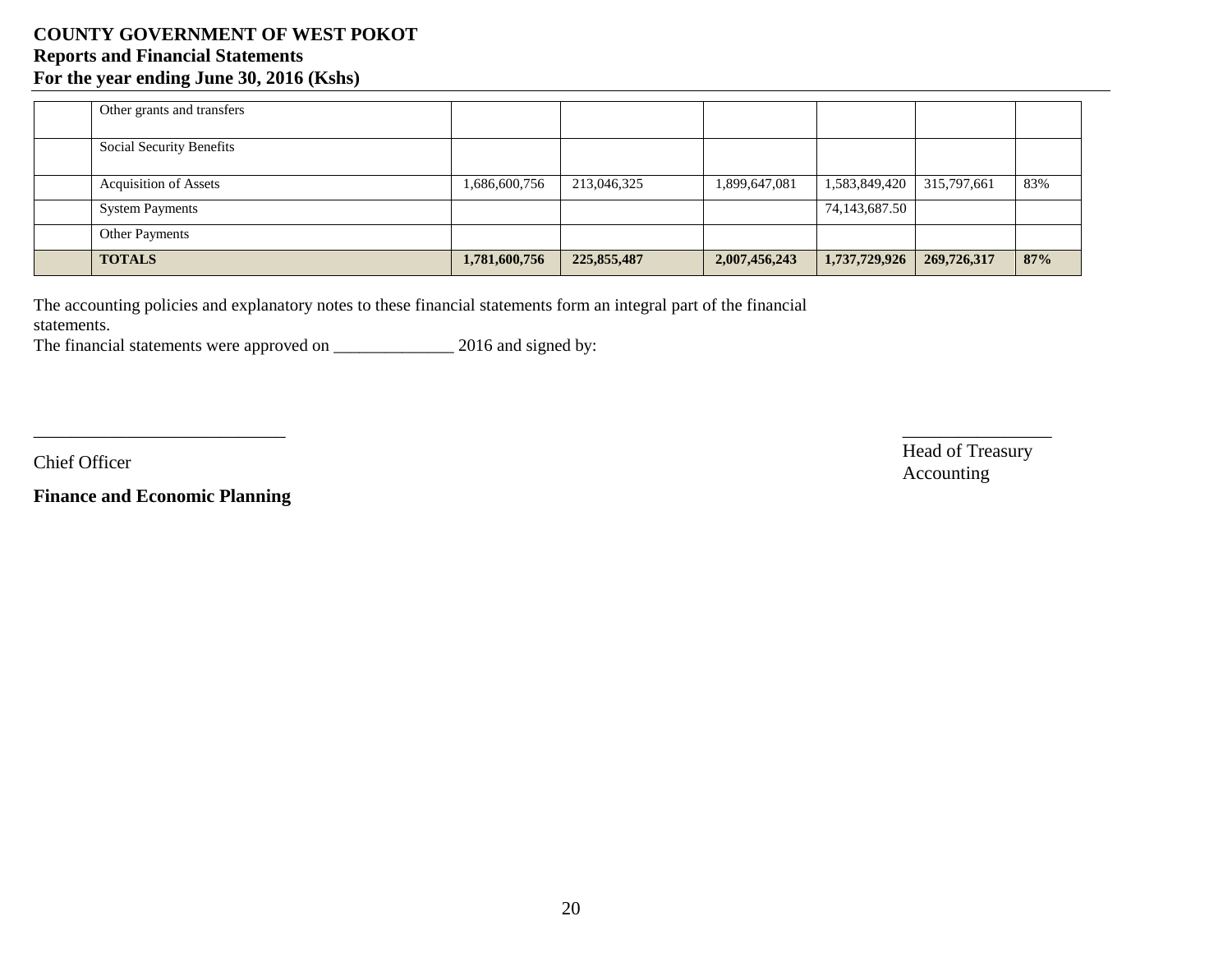# **XI. SIGNIFICANT ACCOUNTING POLICIES**

<span id="page-20-0"></span>The principle accounting policies adopted in the preparation of these financial statements are set out below:

### **i. Statement of compliance and basis of preparation**

The financial statements have been prepared in accordance with and comply with International Public Sector Accounting Standards (IPSAS) with particular emphasis on Cash Basis Financial Reporting under the Cash Basis of Accounting. The financial statements comply with and conform to the form of presentation prescribed by the Public Sector Accounting Standards Board of Kenya.

The financial statements are presented in Kenya Shillings, which is the functional and reporting currency of the County Government of West Pokot .The accounting policies adopted have been consistently applied to all the years presented.

The financial statements have been prepared on the cash basis following the Government's standard chart of accounts. The cash basis of accounting recognises transactions and events only when cash is received or paid by the County Government of West Pokot.

## **ii. Recognition of revenue and expenses**

The County Government of West Pokot recognises all revenues from the various sources when the event occurs and the related cash has actually been received by the County Government of West Pokot. In addition, the County Government of West Pokot recognises all expenses when the event occurs and the related cash has actually been paid out by the County Government of West Pokot.

#### **iii. In-kind contributions**

In-kind contributions are donations that are made to the County Government of West Pokot in the form of actual goods and/or services rather than in money or cash terms. These donations may include vehicles, equipment or personnel services. Where the financial value received for in-kind contributions can be reliably determined, the County Government of West Pokot includes such value in the statement of receipts and payments both as revenue and as an expense in equal and opposite amounts; otherwise, the contribution is not recorded.

#### **iv. Cash and cash equivalents**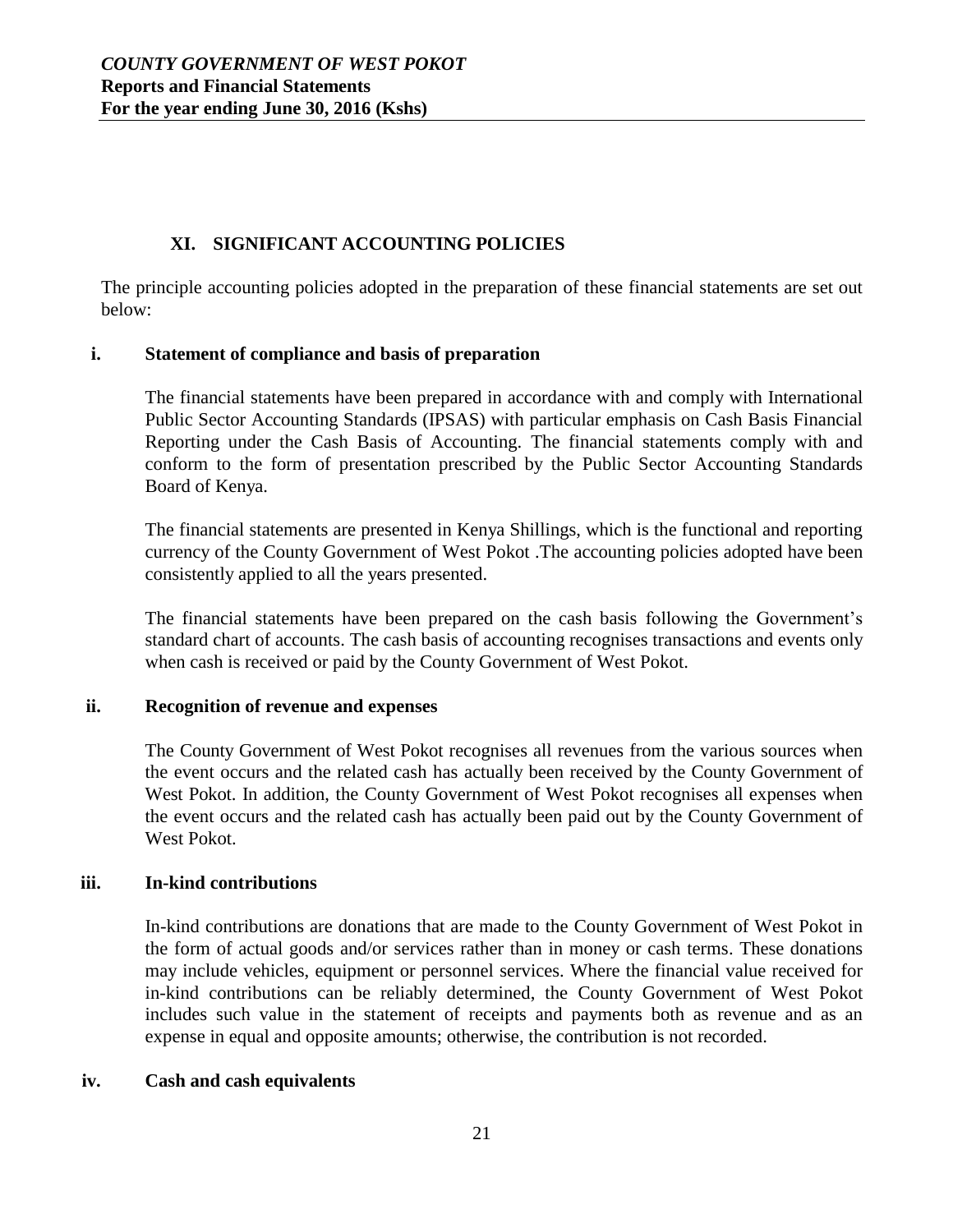Cash and cash equivalents comprise cash on hand and cash at bank, short-term deposits on call and highly liquid investments with an original maturity of three months or less, which are readily convertible to known amounts of cash and are subject to insignificant risk of changes in value. Bank account balances include amounts held at the Central Bank of Kenya and at various commercial banks at the end of the financial year. For the purposes of these financial statements, cash and cash equivalents also include short term cash imprests and advances to authorised public officers and/or institutions which were not surrendered or accounted for at the end of the financial year.

#### **v. Pending bills**

Pending bills consist of unpaid liabilities at the end of the financial year arising from contracted goods or services during the year or in past years. As pending bills do not involve the payment of cash in the reporting period, they recorded as 'memorandum' or 'off-balance' items to provide a sense of the overall net cash position of the County Government of West Pokot at the end of the year. When the pending bills are finally settled, such payments are included in the statement of receipts and payments in the year in which the payments are made.

### **vi. Budget**

The budget is developed on the same accounting basis (cash basis), the same accounts classification basis, and for the same period as the financial statements. The County Government of West Pokot's budget was approved as required by Law and as detailed in the Government of Kenya Budget Printed Estimates. A high-level assessment of the County Government of West Pokot's actual performance against the comparable budget for the financial year under review has been included in an annex to these financial statements.

## **vii. Comparative figures**

Where necessary comparative figures for the previous financial year have been amended or reconfigured to conform to the required changes in presentation.

#### **viii. Subsequent events**

There have been no events subsequent to the financial year end with a significant impact on the financial statements for the year ended June 30, 2014.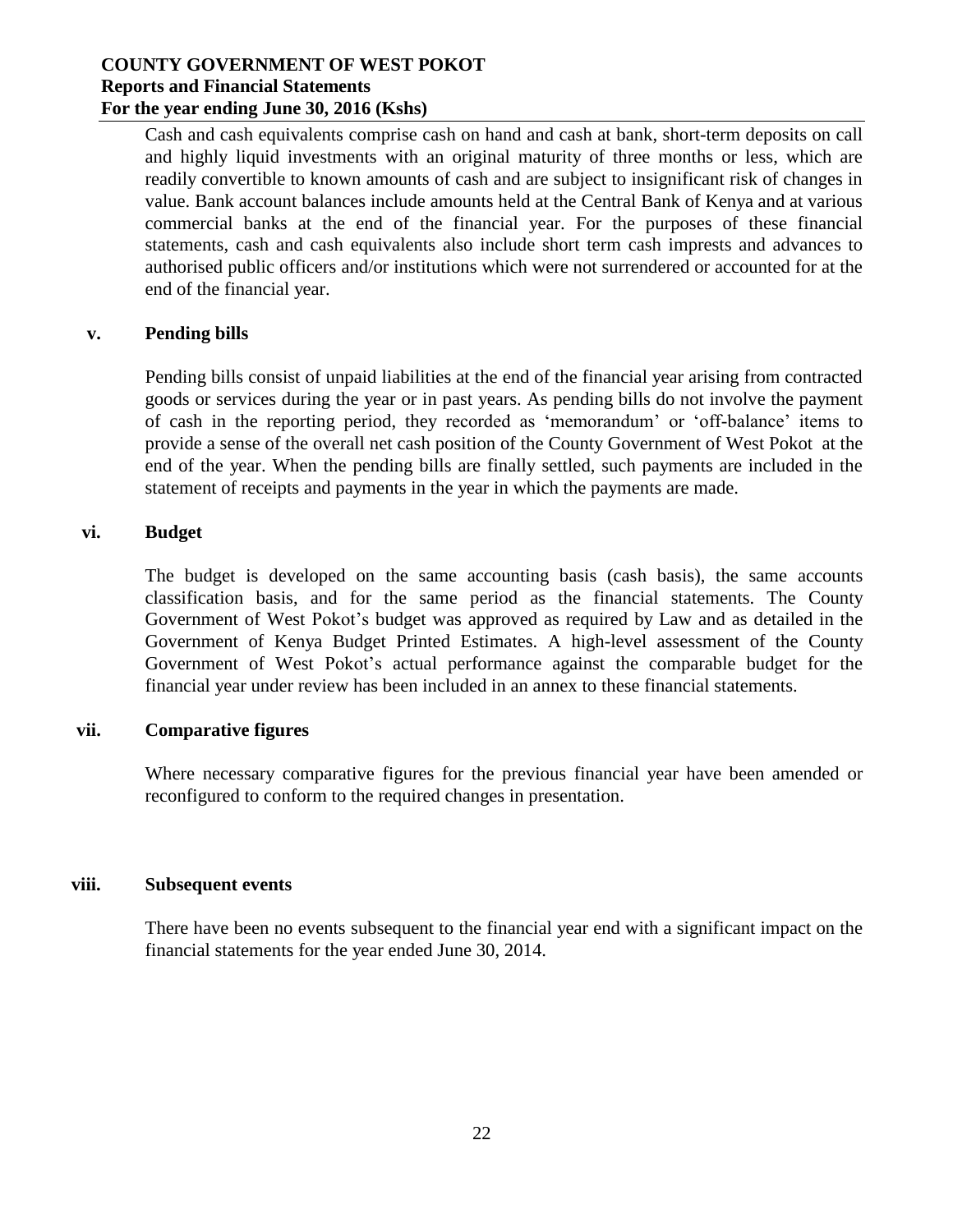# **XII. NOTES TO THE FINANCIAL STATEMENTS**

<span id="page-22-0"></span>

|                  | <b>COUNTY OF WEST POKOT</b>                                                      |                  | $2015 - 2016$ | $2014 - 2015$ |
|------------------|----------------------------------------------------------------------------------|------------------|---------------|---------------|
|                  | <b>NOTES TO THE FINANCIAL</b>                                                    |                  |               |               |
|                  | <b>STATEMENTS</b>                                                                |                  |               | <b>Kshs</b>   |
|                  |                                                                                  |                  |               |               |
| $\mathbf{1}$     | <b>TAX REVENUES</b>                                                              |                  | $2015 - 2016$ | $2014 - 2015$ |
|                  |                                                                                  |                  | <b>Kshs</b>   | <b>Kshs</b>   |
|                  | Taxes on Income, Profits and Capital Gains                                       |                  |               |               |
|                  | <b>Taxes on Property</b>                                                         |                  | ä,            |               |
|                  | Taxes on Goods and Services                                                      |                  |               |               |
|                  | Taxes on International Trade and<br>Transactions                                 |                  |               |               |
|                  | Other Taxes (not elsewhere classified)                                           |                  | -             |               |
|                  | <b>Total</b>                                                                     |                  |               |               |
|                  |                                                                                  |                  |               |               |
| $\boldsymbol{2}$ | <b>SOCIAL SECURITY</b><br><b>CONTRIBUTIONS</b>                                   |                  | $2015 - 2016$ | $2014 - 2015$ |
|                  | Receipts for Health Insurance Contribution                                       |                  |               | <b>Kshs</b>   |
|                  | Receipts to NHIF for Health Insurance<br>Contributions                           |                  |               |               |
|                  | Receipts from Govt Employees to Social &<br>Welfare Schemes in Govt              |                  |               |               |
|                  | <b>Total</b>                                                                     |                  |               |               |
| 3                | PROCEEDS FROM DOMESTIC AND<br><b>FOREIGN GRANTS</b>                              |                  |               |               |
|                  | <b>Name of Donor</b>                                                             | Date<br>received | $2015 - 2016$ | $2014 - 2015$ |
|                  |                                                                                  |                  | <b>Kshs</b>   | <b>Kshs</b>   |
|                  | <b>Grants Received from Bilateral Donors</b><br>(Foreign Governments)            |                  |               |               |
|                  | <b>DANIDA</b>                                                                    |                  | 12,180,000    | 10,000,000    |
|                  | <b>Grants Received from Multilateral Donors</b><br>(International Organisations) |                  |               |               |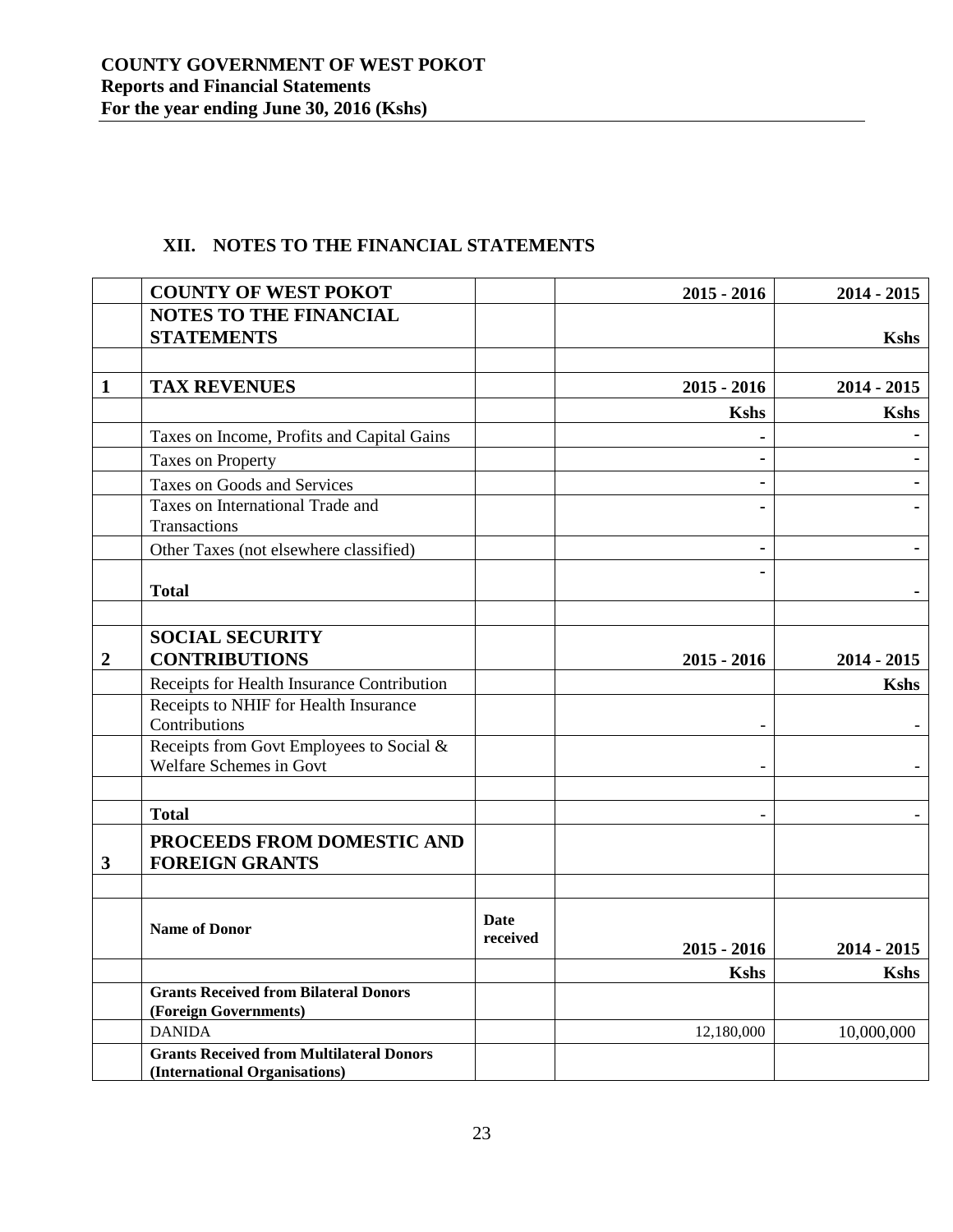|                         | World Bank                                      | 15,799,898    |               |
|-------------------------|-------------------------------------------------|---------------|---------------|
|                         |                                                 |               |               |
|                         |                                                 |               |               |
|                         | <b>Grants Received from other levels of</b>     |               |               |
|                         | government                                      |               |               |
|                         | <b>Total</b>                                    | 27,979,898    | 10,000,000    |
|                         |                                                 |               |               |
| $\overline{\mathbf{4}}$ | <b>EXCHEQUER RELEASES</b>                       |               |               |
|                         | Description and reference of the transfer       | $2015 - 2016$ | $2014 - 2015$ |
|                         |                                                 |               | <b>Kshs</b>   |
|                         | 1st quarter transfer                            | 733, 327, 708 | 809,140,477   |
|                         | 2nd quarter transfer                            | 1,445,086,954 | 994,630,996   |
|                         | 3rd quarter transfer                            | 1,078,423,100 | 1,016,129,901 |
|                         | 4th quarter transfer                            | 1,056,854,642 | 1,016,129,901 |
|                         | <b>Total</b>                                    | 4,313,692,404 | 3,836,031,275 |
|                         | <b>TRANSFERS FROM OTHER</b>                     |               |               |
| 5                       | <b>GOVERNMENT ENTITIES</b>                      |               |               |
|                         | <b>Description</b>                              | $2015 - 2016$ | $2014 - 2015$ |
|                         | Transfers from Central government entities      |               | <b>Kshs</b>   |
|                         | Ministry of state dept of infrastructure-Fuel   | 54,798,236    |               |
|                         | Levy                                            |               |               |
|                         | Ministry of Health -Maternal Health Care        | 37,675,000    |               |
|                         | Ministry of Health -User fee Foregone           | 11,950,786    |               |
|                         | Local Authority                                 |               | 3,535,954     |
|                         |                                                 |               |               |
|                         | Recoveries from merchants                       |               | 2,501,030     |
|                         |                                                 |               |               |
|                         |                                                 |               |               |
|                         |                                                 |               |               |
|                         | <b>TOTAL</b>                                    | 104,424,022   | 6,036,984     |
|                         |                                                 |               |               |
|                         | The amounts above have been reconciled with the |               |               |
|                         | sending Government entity.                      |               |               |
|                         | PROCEEDS FROM DOMESTIC                          |               |               |
| 6                       | <b>BORROWINGS</b>                               |               |               |
|                         |                                                 | $2015 - 2016$ | $2014 - 2015$ |
|                         |                                                 |               | <b>Kshs</b>   |
|                         |                                                 |               |               |
|                         |                                                 |               |               |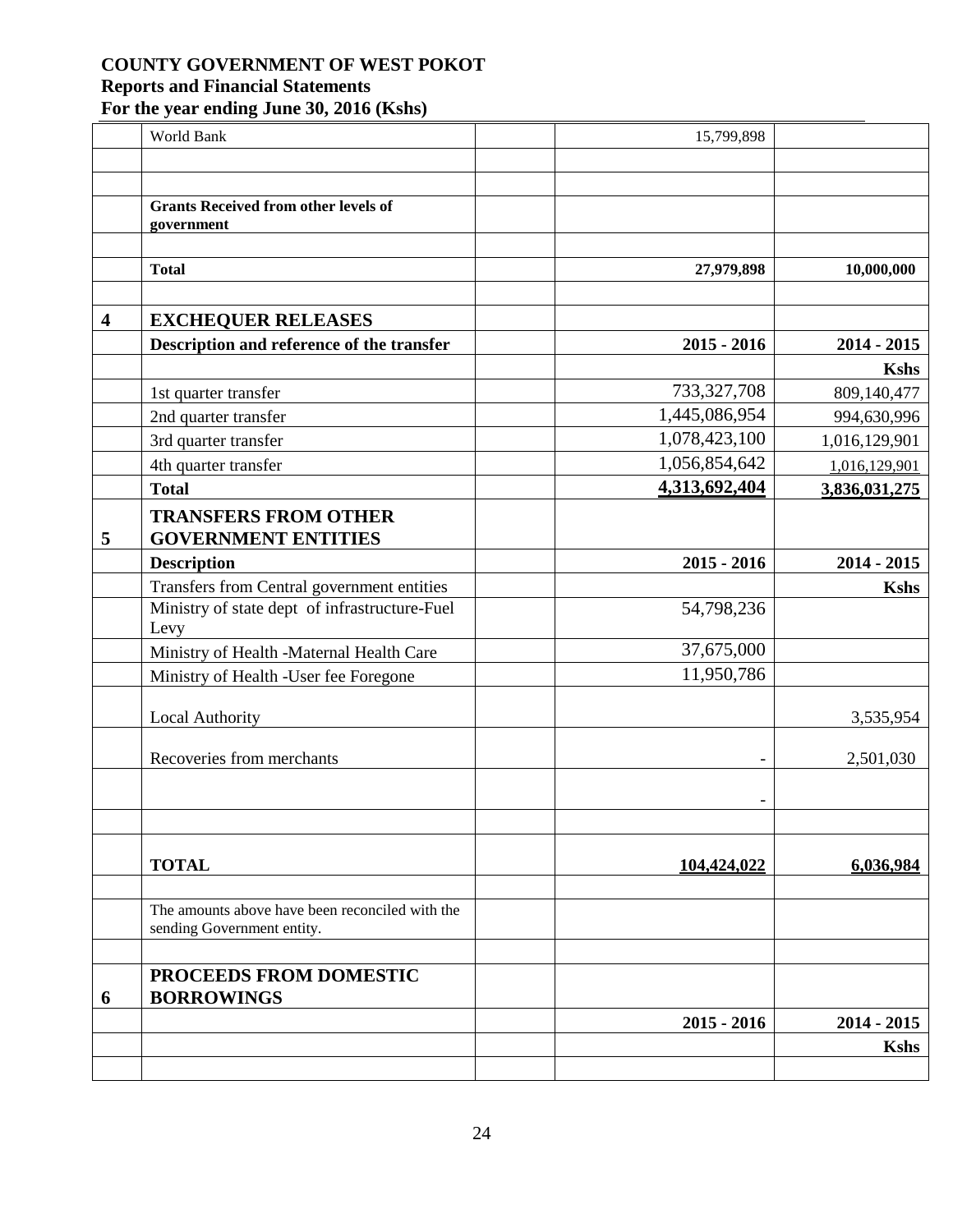|                  | <b>Total</b>                                                        |                          |               |
|------------------|---------------------------------------------------------------------|--------------------------|---------------|
|                  |                                                                     |                          |               |
|                  | PROCEEDS FROM FOREIGN                                               |                          |               |
| $\overline{7}$   | <b>BORROWINGS</b>                                                   | $2015 - 2016$            | $2014 - 2015$ |
|                  |                                                                     |                          | <b>Kshs</b>   |
|                  |                                                                     |                          |               |
|                  |                                                                     |                          |               |
|                  | <b>Total</b>                                                        | $\blacksquare$           |               |
|                  |                                                                     |                          |               |
|                  | PROCEEDS FROM SALE OF NON-                                          |                          |               |
| 8                | <b>FINANCIAL ASSETS</b>                                             |                          |               |
|                  |                                                                     | $2015 - 2016$            | $2014 - 2015$ |
|                  |                                                                     |                          | <b>Kshs</b>   |
|                  | <b>Total</b>                                                        |                          |               |
|                  |                                                                     | $\blacksquare$           |               |
|                  | <b>REIMBURSEMENTS AND</b>                                           |                          |               |
| $\boldsymbol{9}$ | <b>REFUNDS</b>                                                      |                          |               |
|                  |                                                                     | $2015 - 2016$            | $2014 - 2015$ |
|                  |                                                                     | ۰                        | <b>Kshs</b>   |
|                  |                                                                     |                          |               |
|                  | <b>Total</b>                                                        | ۰                        |               |
| <b>10</b>        | <b>RETURNS OF EQUITY HOLDINGS</b>                                   |                          |               |
|                  |                                                                     | $2015 - 2016$            | $2014 - 2015$ |
|                  |                                                                     |                          | <b>Kshs</b>   |
|                  |                                                                     | $\overline{\phantom{a}}$ |               |
|                  |                                                                     |                          |               |
|                  | <b>Total</b>                                                        | ٠                        |               |
|                  |                                                                     |                          |               |
| 11               | <b>OTHER REVENUES</b>                                               |                          |               |
|                  |                                                                     | $2015 - 2016$            | $2014 - 2015$ |
|                  |                                                                     | <b>Kshs</b>              | Kshs          |
|                  | <b>Interest Received</b>                                            | ٠                        |               |
|                  | Profits and Dividends                                               | ٠                        |               |
|                  | Rents                                                               | 1,784,300                | 2,814,130     |
|                  | <b>Sales of Market Establishments</b>                               |                          |               |
|                  | Receipts from Administrative Fees and                               |                          |               |
|                  | Charges                                                             |                          | 56,785,111    |
|                  | Receipts from Administrative Fees and<br>Charges - Collected as AIA |                          |               |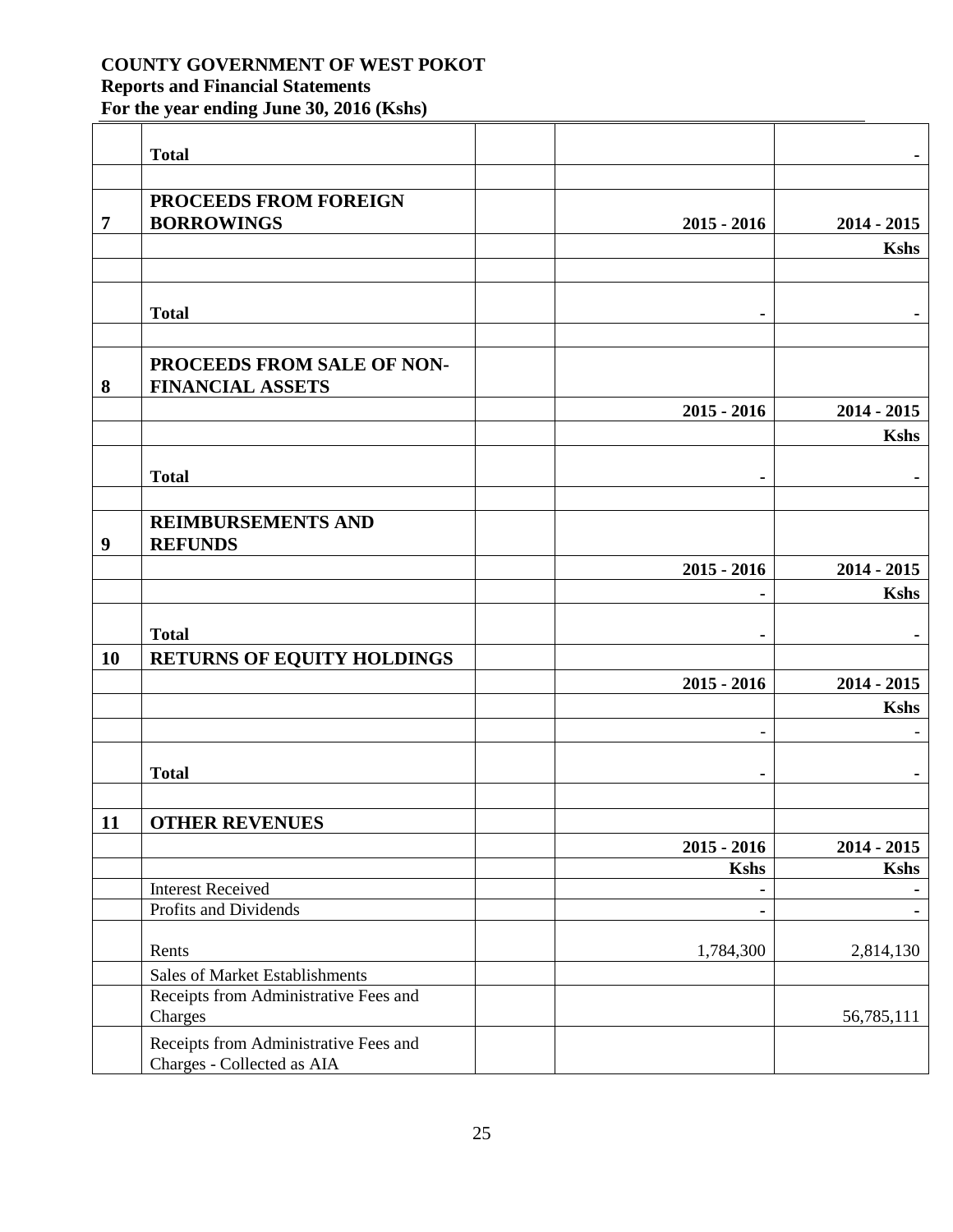|                          | Receipts from Incidental Sales by Non-<br><b>Market Establishments</b> |                          | 830,740    |
|--------------------------|------------------------------------------------------------------------|--------------------------|------------|
|                          | Receipts from Sales by Non-Market                                      |                          |            |
| Establishments           |                                                                        |                          | 25,326,546 |
|                          |                                                                        |                          |            |
|                          | Receipts from Sale of Incidental Goods                                 |                          | 7,107,107  |
|                          | <b>Fines Penalties and Forfeitures</b>                                 |                          |            |
| grants                   | Receipts from Voluntary transfers other than                           |                          |            |
|                          | Other Receipts Not Classified Elsewhere                                |                          | 12,263,955 |
| <b>Business Permits</b>  |                                                                        |                          |            |
| <b>Livestock Cess</b>    |                                                                        | 7,041,955                |            |
| sand cesss               |                                                                        | 5,989,511                |            |
| land Rates               |                                                                        | 655,280                  |            |
| <b>Livestock Permits</b> |                                                                        |                          |            |
| other Fees               |                                                                        | 9,402,495                |            |
|                          | <b>Administrative Services Fees</b>                                    |                          |            |
|                          | Renewal /Application fee                                               |                          |            |
|                          | <b>Council'S Natural Resources Exploitation</b>                        |                          |            |
| Liquor licences          |                                                                        |                          |            |
| Assets                   | Lease / Rental Of Council'S Infrastructure                             |                          |            |
| Advetiment -fees         |                                                                        |                          |            |
|                          | <b>Other Miscellaneous Revenues</b>                                    |                          |            |
|                          | <b>Insurance Claims Recovery</b>                                       | $\qquad \qquad -$        |            |
|                          | Medium Term Loans (1-3 Yr Repayment)                                   | $\overline{\phantom{a}}$ |            |
|                          | Long Term Loans (Over 3 Yr Rpayment)                                   |                          |            |
|                          | <b>Transfers From Reserve Funds</b>                                    |                          |            |
| rolalties                |                                                                        |                          |            |
| Rent-Housing             |                                                                        |                          |            |
|                          | Other Revenues From Financial Assets Loan                              |                          |            |
|                          | Market/Trade Centre Fee                                                | 3,379,335                |            |
|                          | Vehicle Parking Fees-bus loorry                                        | 6,036,988                |            |
|                          | <b>Vehicle Parking Fees</b>                                            |                          |            |
|                          | Housing-plan approval                                                  | 235,600                  |            |
|                          | Flowers seedling sales                                                 |                          |            |
| <b>School Fees</b>       |                                                                        | -                        |            |
|                          | <b>Other Education-Related Fees</b>                                    | $\overline{\phantom{a}}$ |            |
|                          | <b>Other Education Revenues</b>                                        |                          |            |
|                          | <b>Public Health Services</b>                                          |                          |            |
|                          | <b>Public Health Facilities Operations</b>                             | 26,453,217               |            |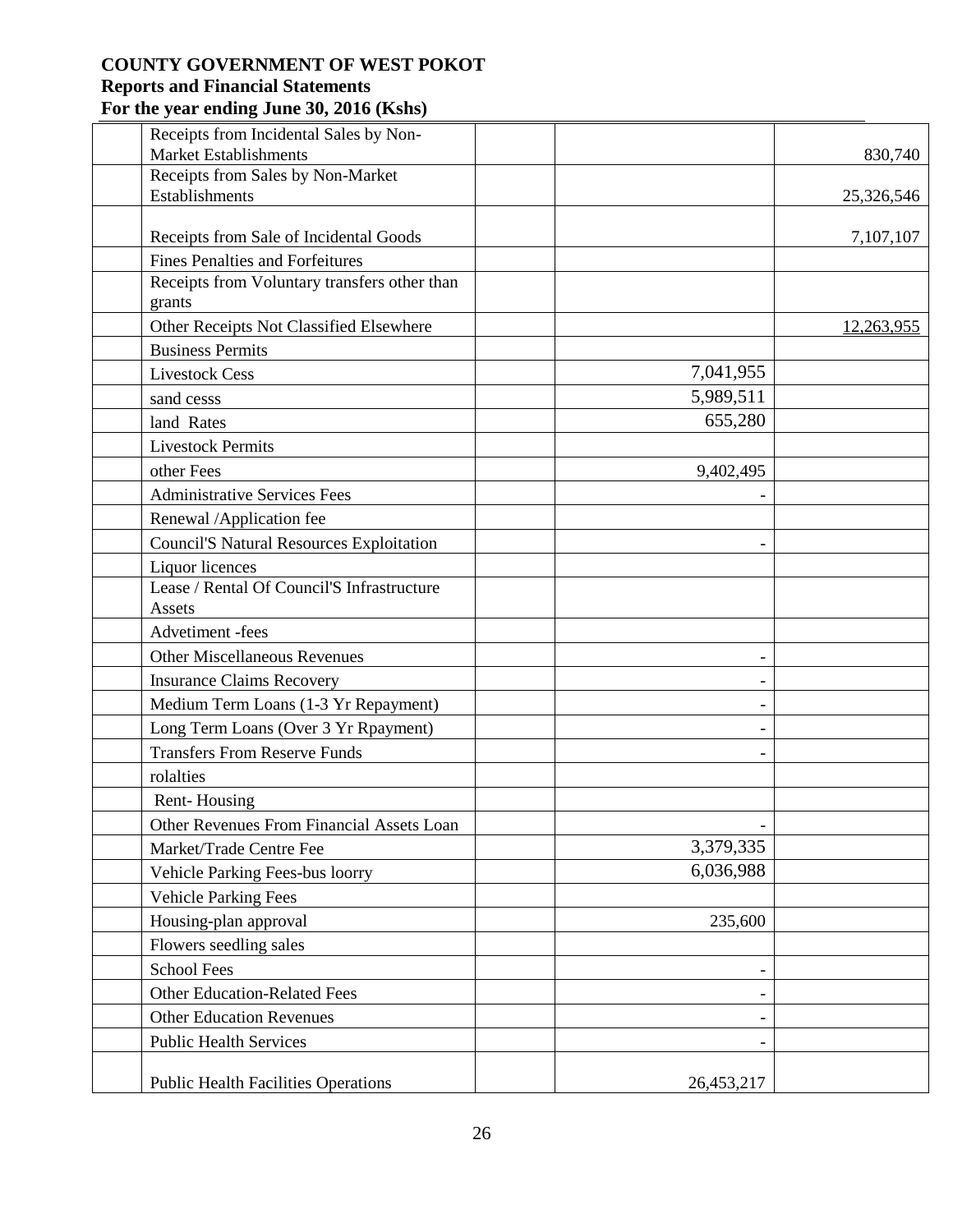|    |                                                | 35,382,201    |                       |
|----|------------------------------------------------|---------------|-----------------------|
|    | <b>Total</b>                                   | 96,360,882    | 105,127,589           |
|    |                                                |               |                       |
| 12 | <b>COMPENSATION OF EMPLOYEES</b>               |               |                       |
|    |                                                | $2015 - 2016$ | $2014 - 2015$         |
|    |                                                | <b>Kshs</b>   | <b>Kshs</b>           |
|    |                                                | 1,266,698,751 |                       |
|    | Basic salaries of permanent employees          |               | 1,158,423,198         |
|    |                                                | 30,781,971    |                       |
|    | Basic wages of temporary employees             |               | 38,927,887            |
|    |                                                |               |                       |
|    | Personal allowances paid as part of salary     |               | 84,812,068            |
|    | Personal allowances paid as reimbursements     | 1,375,937     |                       |
|    |                                                |               |                       |
|    | <b>Total</b>                                   | 1,298,856,659 | 1,282,163,153         |
|    |                                                |               |                       |
| 13 | <b>USE OF GOODS AND SERVICES</b>               |               |                       |
|    |                                                | $2015 - 2016$ | $2014 - 2015$         |
|    |                                                |               | <b>Kshs</b>           |
|    |                                                | 13,817,249    |                       |
|    | Utilities, supplies and services               |               | 19,421,854            |
|    |                                                | 12,413,277    |                       |
|    | Communication, supplies and services           |               | 13,945,542            |
|    | Domestic travel and subsistence                | 195,474,511   | 198,162,514           |
|    |                                                | 8,779,857     |                       |
|    | Foreign travel and subsistence                 |               | 51,085,534            |
|    | Printing, advertising and information supplies | 32,594,801    |                       |
|    | & services                                     |               | 27,683,598            |
|    |                                                | 1,182,874     |                       |
|    | Rentals of produced assets                     |               | 4,827,510             |
|    |                                                | 40,579,987    |                       |
|    | Training expenses                              |               | 60,989,624            |
|    |                                                | 64,646,973    |                       |
|    | Hospitality supplies and services              | 8,298,223     | 69,605,079<br>16,482, |
|    | Insurance costs                                |               | 174                   |
|    |                                                | 119,129,513   |                       |
|    | Specialised materials and services             |               | 190,252,552           |
|    |                                                | 19,816,657    |                       |
|    | Office and general supplies and services       |               | 25,337,307            |
|    |                                                | 64,485,640    |                       |
|    | Fuel Oil and Lubricants                        |               | 75,811,448            |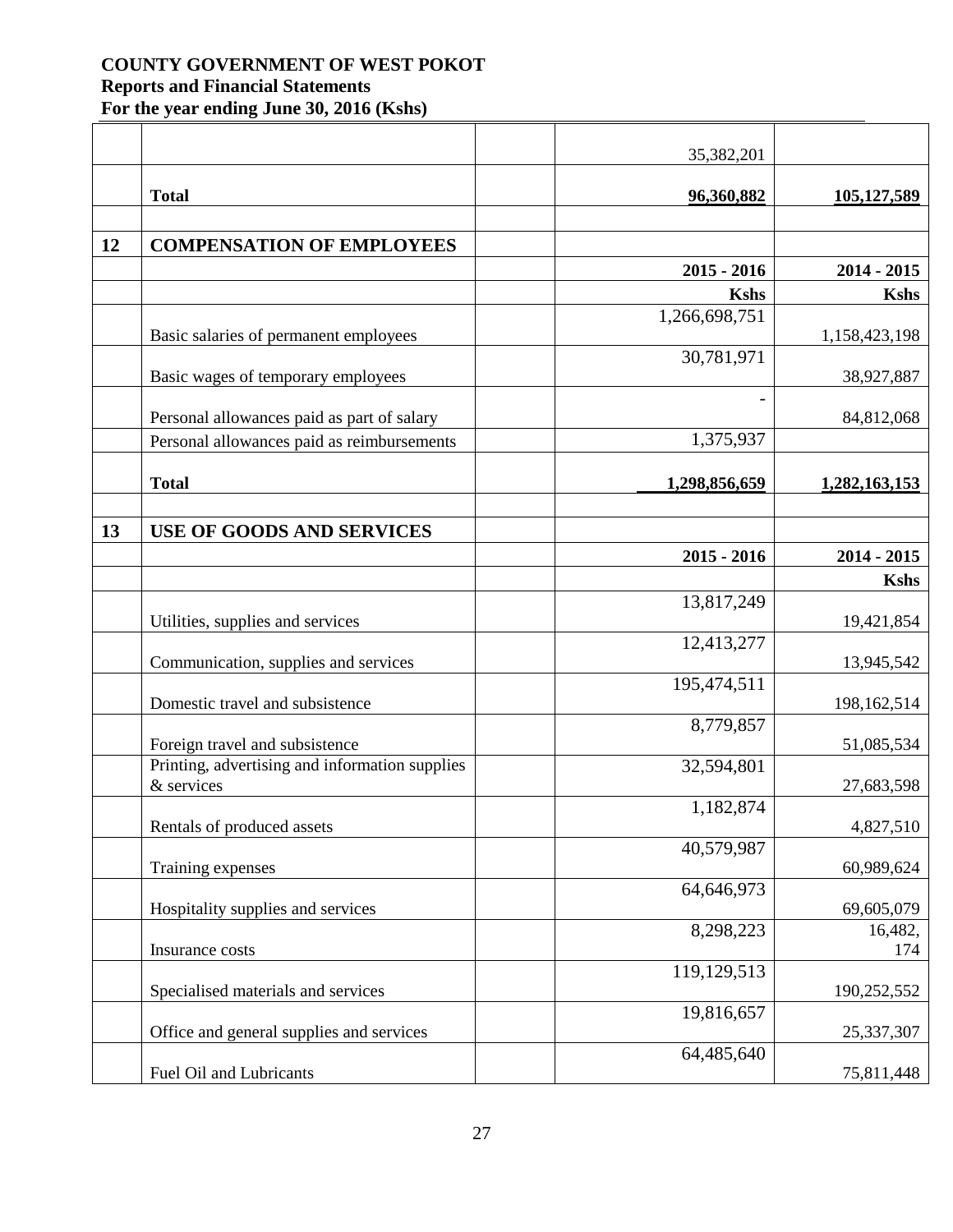|    |                                                                      | 68,047,991    |               |
|----|----------------------------------------------------------------------|---------------|---------------|
|    | Other operating expenses<br>Routine maintenance – vehicles and other |               | 51,138,582    |
|    | transport equipment                                                  | 34,988,480    | 37,640,234    |
|    |                                                                      | 12,741,588    |               |
|    | Routine maintenance - other assets                                   |               | 14,897,441    |
|    |                                                                      |               |               |
|    |                                                                      | 696,997,621   |               |
|    | <b>Total</b>                                                         |               | 857,280,994   |
|    |                                                                      |               |               |
| 14 | <b>SUBSIDIES</b>                                                     |               |               |
|    | <b>Description</b>                                                   | $2015 - 2016$ | $2014 - 2015$ |
|    |                                                                      |               | <b>Kshs</b>   |
|    |                                                                      |               |               |
|    |                                                                      |               |               |
|    | <b>TOTAL</b>                                                         |               |               |
|    |                                                                      |               |               |
|    | <b>TRANSFER TO OTHER</b>                                             |               |               |
| 15 | <b>GOVERNMENT ENTITIES</b>                                           |               |               |
|    |                                                                      |               |               |
|    | <b>Description</b>                                                   | $2015 - 2016$ | $2014 - 2015$ |
|    |                                                                      |               | <b>Kshs</b>   |
|    | Current Grants to Semi-Autonomous Government Agencies                | 65,207,426    |               |
|    |                                                                      |               | 28,609,614    |
|    | <b>Transfers to Counties</b>                                         |               |               |
|    | (insert name of budget agency)                                       |               |               |
|    | County Assembly budget-recurent                                      | 439,669,281   |               |
|    | County Assembly budget-Development                                   | 69,112,545    |               |
|    |                                                                      | 573,989,252   |               |
|    | <b>TOTAL</b>                                                         |               | 28,609,614    |
|    |                                                                      |               |               |
| 16 | <b>OTHER GRANTS AND OTHER</b><br><b>PAYMENTS</b>                     |               |               |
|    |                                                                      | $2015 - 2016$ | $2014 - 2015$ |
|    |                                                                      |               | <b>Kshs</b>   |
|    | Assistance to Farmers Wei Wei Irrigation<br>Scheme                   |               |               |
|    | Emergency relief and refugee assistance                              | 15,647,800    | 33,380,846    |
|    | current transfers, grants(W.P C Bursary Educ                         |               |               |
|    | & Dev Funds                                                          |               | 50,000,000    |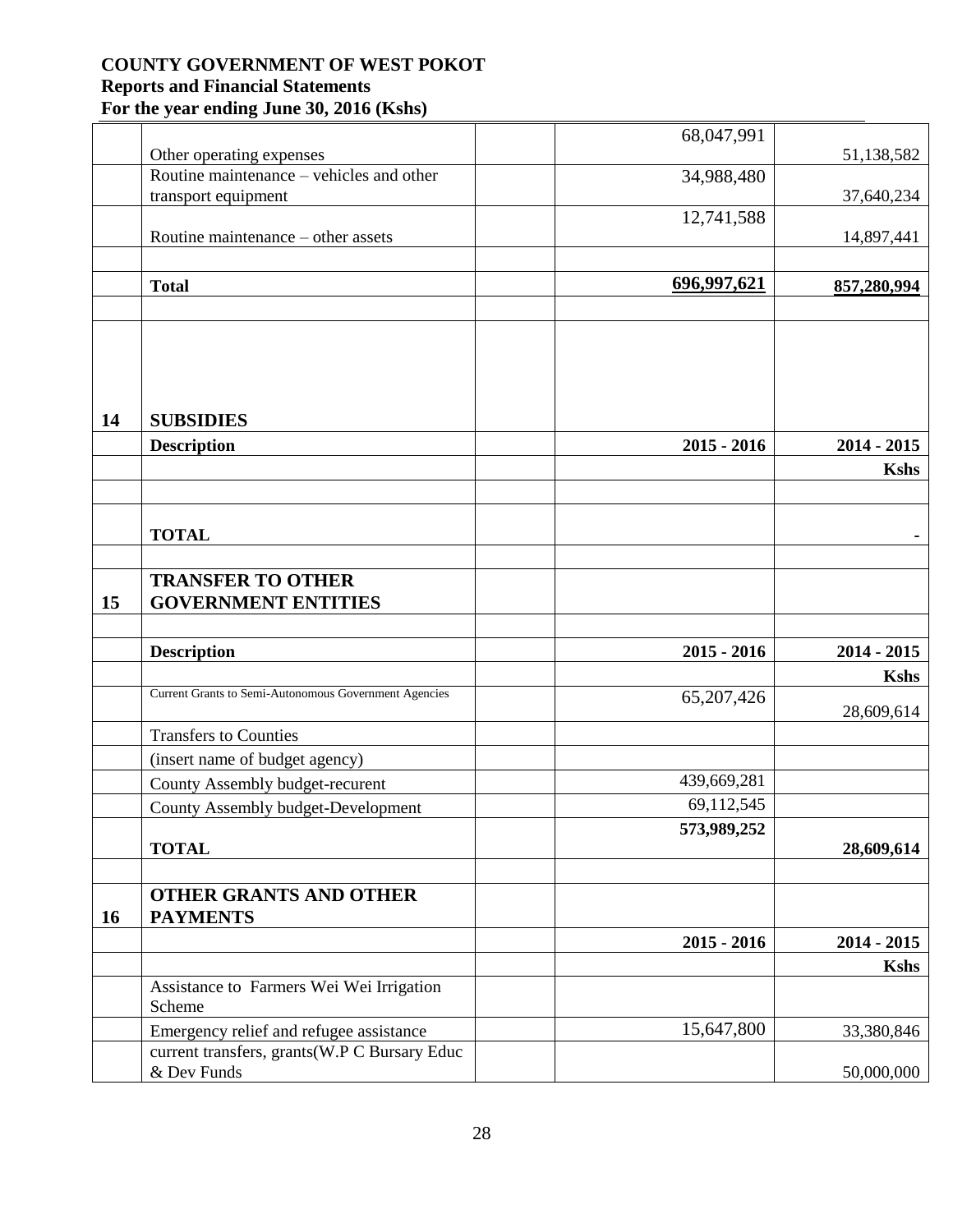|    | Scholarships and other Educational Benefits - | 122,500,000   |               |
|----|-----------------------------------------------|---------------|---------------|
|    | Tertiary Education-Exchequer (GOK)-           |               |               |
|    | <b>Default-Education Headquarters</b>         |               | 50,000,000    |
|    | Scholarships and Other Educ. --Exchequer (    |               |               |
|    | <b>GOK</b> )-Default-Education Headquarters   |               | 50,000,000    |
|    | current transfers, grants(W.P C Assembly      |               |               |
|    | Mortgage Funds                                |               |               |
|    | current transfers, grants(W.P C Assembly Car  |               |               |
|    | loan Funds.                                   |               | 57,378,560    |
|    |                                               | 26,000,000    |               |
|    | <b>Total</b>                                  | 164,147,800   | 240,759,406   |
|    |                                               |               |               |
|    |                                               |               |               |
| 17 | <b>SOCIAL SECURITY BENEFITS</b>               |               |               |
|    |                                               | $2015 - 2016$ | $2014 - 2015$ |
|    |                                               |               | <b>Kshs</b>   |
|    | Gratuity .County public service board         |               | 5,353,642     |
|    | Employer Social Benefits in cash and in kind  |               |               |
|    | and retirement                                |               |               |
|    |                                               |               |               |
|    | <b>Total</b>                                  |               | 5,353,642     |
|    |                                               |               |               |
| 18 | <b>ACQUISITION OF ASSETS</b>                  |               |               |
|    |                                               | $2015 - 2016$ | $2014 - 2015$ |
|    |                                               |               |               |
|    |                                               |               | <b>Kshs</b>   |
|    | <b>Non-Financial Assets</b>                   |               |               |
|    | Purchase of Buildings                         |               |               |
|    | <b>Construction of Buildings</b>              | 846,554,864   |               |
|    |                                               |               | 562,566,468   |
|    | Refurbishment of Buildings                    | 22,459,962    |               |
|    |                                               |               | 27,438,991    |
|    | <b>Construction of Roads</b>                  | 329,364,477   |               |
|    |                                               |               | 273,113,567   |
|    | <b>Construction and Civil Works</b>           | 260,066,445   |               |
|    |                                               |               |               |
|    |                                               |               | 465,913,813   |
|    | Overhaul and Refurbishment of Construction    |               |               |
|    | and Civil Works                               |               |               |
|    | Purchase of Vehicles and Other Transport      | 6,000,000     |               |
|    | Equipment                                     |               | 98,976,543    |
|    | Overhaul of Vehicles and Other Transport      |               |               |
|    | Equipment                                     |               |               |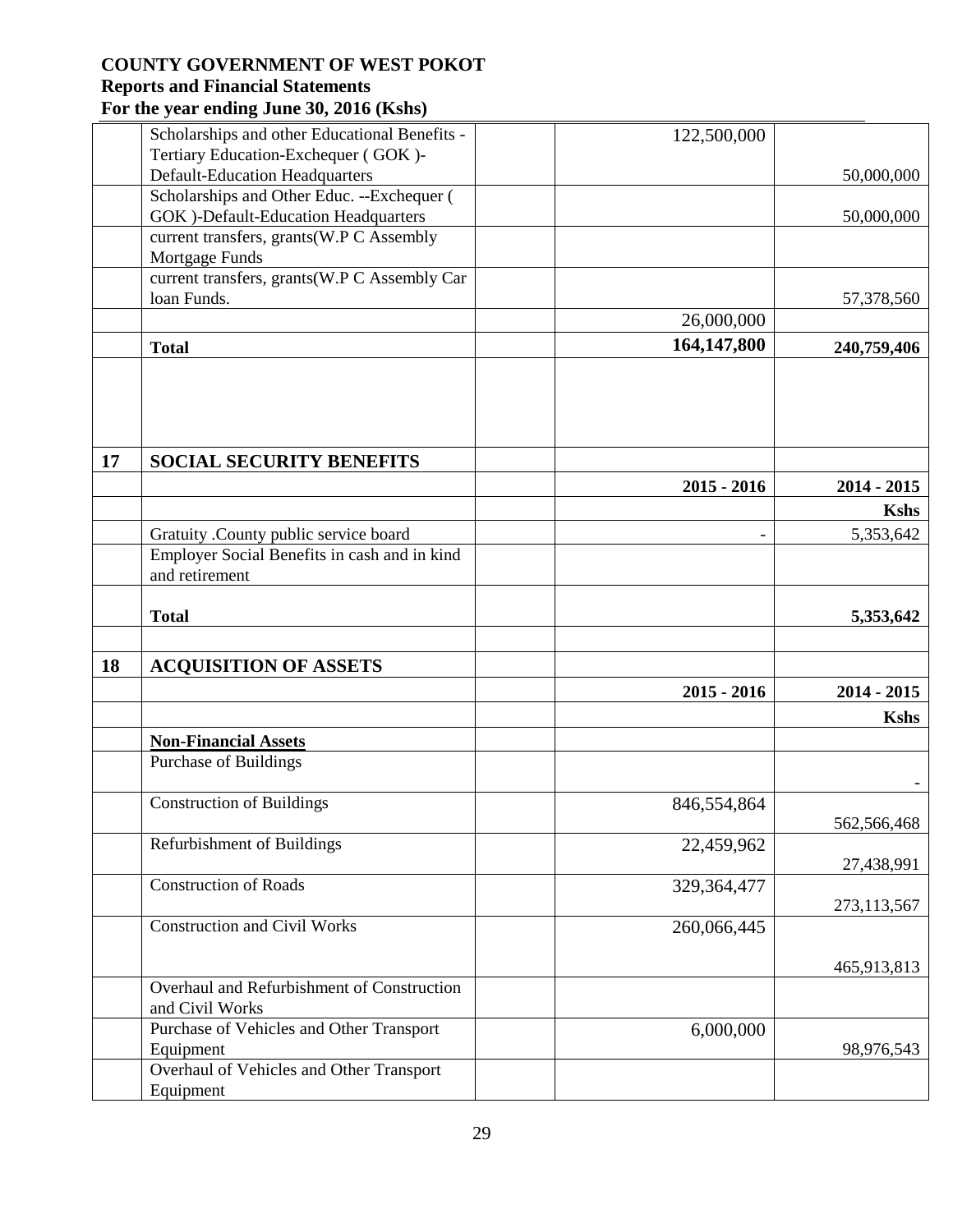|    | Purchase of Household Furniture and                          |               |               |
|----|--------------------------------------------------------------|---------------|---------------|
|    | General Equipment                                            | 1,500,000     | 49,470        |
|    | Purchase of Office Furniture and General                     |               |               |
|    | Equipment                                                    |               |               |
|    |                                                              | 15,848,791    | 9,526,499     |
|    | Purchase of Specialized Plant, Equipment                     | 22,017,084    | 10,473,199    |
|    | and Machinery                                                |               |               |
|    | Rehabilitation and Renovation of Plant,                      | 3,627,260     |               |
|    | Machinery and Equip.                                         |               | 192,841,489   |
|    | Purchase of Certified Seeds, Breeding Stock                  | 20,627,687    |               |
|    | and Live Animals                                             |               |               |
|    | Research, Studies, Project Preparation,                      |               | 18,601,764    |
|    | Design & Supervision                                         |               |               |
|    | Research, Studies, Project Preparation,                      | 51,258,597    |               |
|    | Design & Supervision                                         |               | 13,515,400    |
|    | <b>Rehabilitation of Civil Works</b>                         |               |               |
|    |                                                              |               | 5,401,664     |
|    | Acquisition of Strategic Stocks and                          |               |               |
|    | commodities                                                  |               |               |
|    | Acquisition of Land                                          | 13,650,000    | 17,000,000    |
|    | <b>Acquisition of Intangible Assets</b>                      |               |               |
|    | Staff car and Mortgage                                       | 50,000,000    |               |
|    |                                                              |               |               |
|    | <b>Total</b>                                                 | 1,642,975,166 | 1,695,218,867 |
|    |                                                              |               |               |
| 19 | FINANCIAL COSTS, INCLUDING<br><b>LOAN INTEREST</b>           |               |               |
|    |                                                              | $2015 - 2016$ | $2014 - 2015$ |
|    |                                                              |               |               |
|    |                                                              |               |               |
|    |                                                              |               |               |
|    | <b>REPAYMENT OF PRINCIPAL ON</b><br>DOMESTIC LENDING AND ON- |               |               |
| 20 | <b>LENDING</b>                                               |               |               |
|    |                                                              | $2015 - 2016$ | $2014 - 2015$ |
|    |                                                              | <b>Kshs</b>   | <b>Kshs</b>   |
|    | <b>Total</b>                                                 |               |               |
|    |                                                              |               |               |
| 21 | <b>OTHER EXPENSES</b>                                        |               |               |
|    |                                                              | $2015 - 2016$ | $2014 - 2015$ |
|    |                                                              | <b>Kshs</b>   | <b>Kshs</b>   |
|    | <b>Budget Reserves</b>                                       | 49,999,960    |               |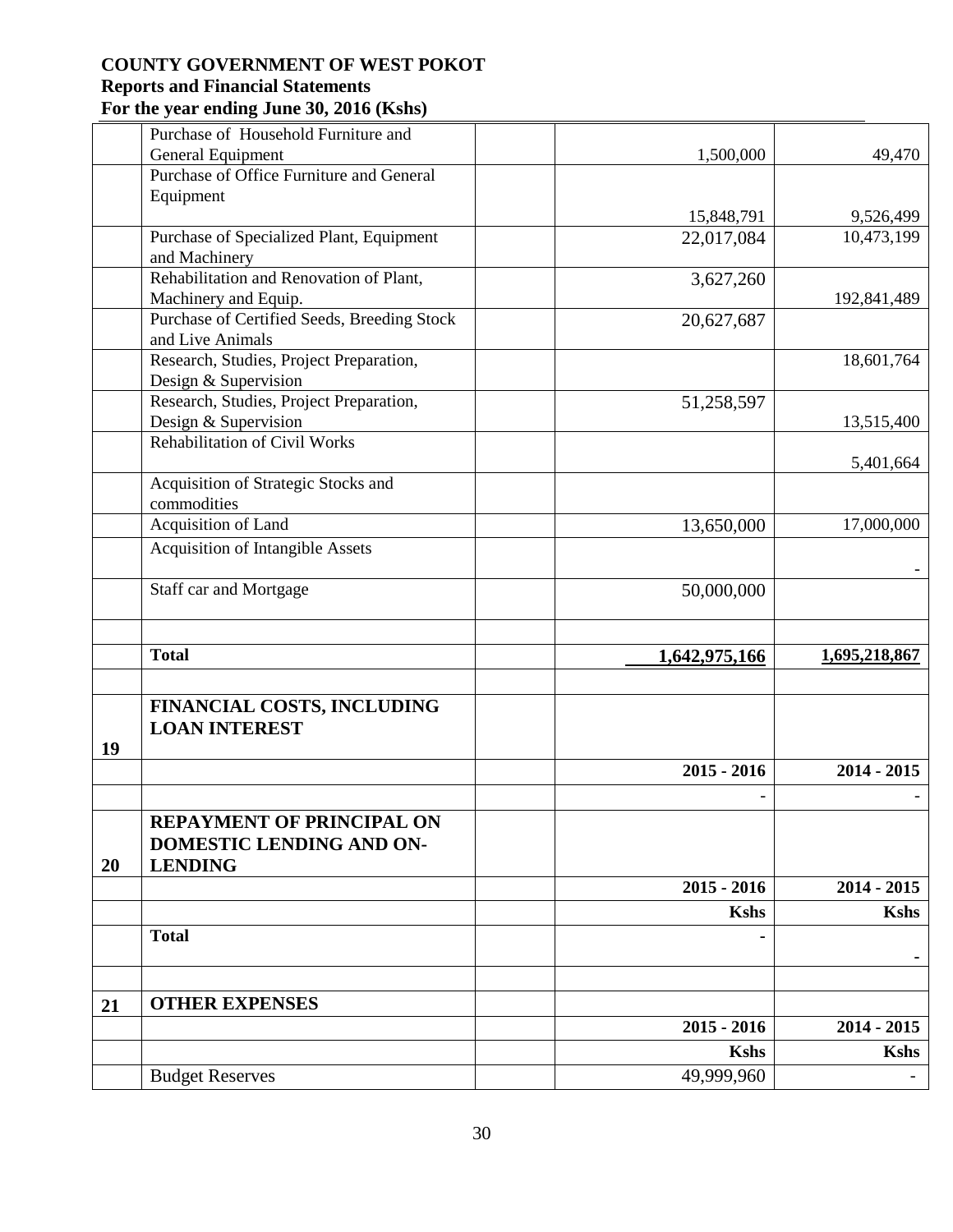|     | <b>Civil Contingency Reserves</b>                                                    |               |                               |               |
|-----|--------------------------------------------------------------------------------------|---------------|-------------------------------|---------------|
|     | Other expenses                                                                       |               | 74,143,688                    |               |
|     | <b>Domestic Accounts</b>                                                             |               |                               |               |
|     |                                                                                      |               | 124,143,648                   |               |
|     |                                                                                      |               |                               |               |
|     | [Provide short appropriate explanations as<br>necessary]                             |               |                               |               |
|     |                                                                                      |               |                               |               |
| 22A | <b>Bank Accounts</b>                                                                 |               |                               |               |
|     |                                                                                      |               |                               |               |
|     |                                                                                      |               |                               |               |
|     |                                                                                      |               |                               |               |
|     | Name of Bank, Account No. & currency                                                 | <b>Amount</b> | $2015 - 2016$                 | $2014 - 2015$ |
|     |                                                                                      | Revenu        | <b>Kshs</b><br>240,035,083.25 | <b>Kshs</b>   |
|     | Central bank of Kenya, Ac no. 1000171577                                             | e Funds.      |                               |               |
|     | (Kshs) WP County Revenue Funds.                                                      |               |                               | 200,927,591   |
|     |                                                                                      | Recurre       | 212,488.00                    |               |
|     | Central bank of Kenya, Ac no. 1000171127                                             | nt A/C.       |                               |               |
|     | (Kshs) WP County Recurrent A/C.                                                      |               | 554,780.00                    | 51,234        |
|     |                                                                                      | Develop       |                               |               |
|     | Central bank of Kenya, Ac no. 1000171038<br>(Kshs) WP County Development A/C         | ment          |                               | 70,060        |
|     | Central bank of Kenya, Ac no. 1000171038                                             | Recurre       |                               |               |
|     | (Kshs)                                                                               | nt-Assb       |                               |               |
|     | Kenya Commercial bank, Ac no. 1144889057                                             | Operati       |                               |               |
|     | (Kshs) WP County Roads, work& trans                                                  | <sub>on</sub> |                               |               |
|     | Kenya Commercial bank, Ac no. 1144891515                                             | Operati       |                               |               |
|     | (Kshs) WP County Finance , Econ planning                                             | on            |                               |               |
|     | Kenya Commercial bank, Ac no.                                                        | Operati       |                               |               |
|     | 1144891345(Kshs) WP County Tourism<br>Sport & Culture                                | on            |                               | 541           |
|     |                                                                                      | Operati       |                               |               |
|     | Kenya Commercial bank, Ac no. 1144891264                                             | on            |                               |               |
|     | (Kshs)WP County Water &environment                                                   |               |                               | 3,925         |
|     |                                                                                      | Operati       |                               |               |
|     | Kenya Commercial bank, Ac no. 1140770845<br>(Kshs) WP County Operations & S Imprest. | on            |                               | 1,907         |
|     |                                                                                      | Operati       |                               |               |
|     | Kenya Commercial bank, Ac no. 1144891140                                             | on            |                               |               |
|     | (Kshs) WP County Lands, Phy plan Hse                                                 |               |                               | 5,000         |
|     | Kenya Com mercial bank, Ac no.                                                       | Operati       |                               |               |
|     | 1144890845 (Kshs) WP County Trade Ind &                                              | on            |                               |               |
|     | Energy                                                                               |               |                               |               |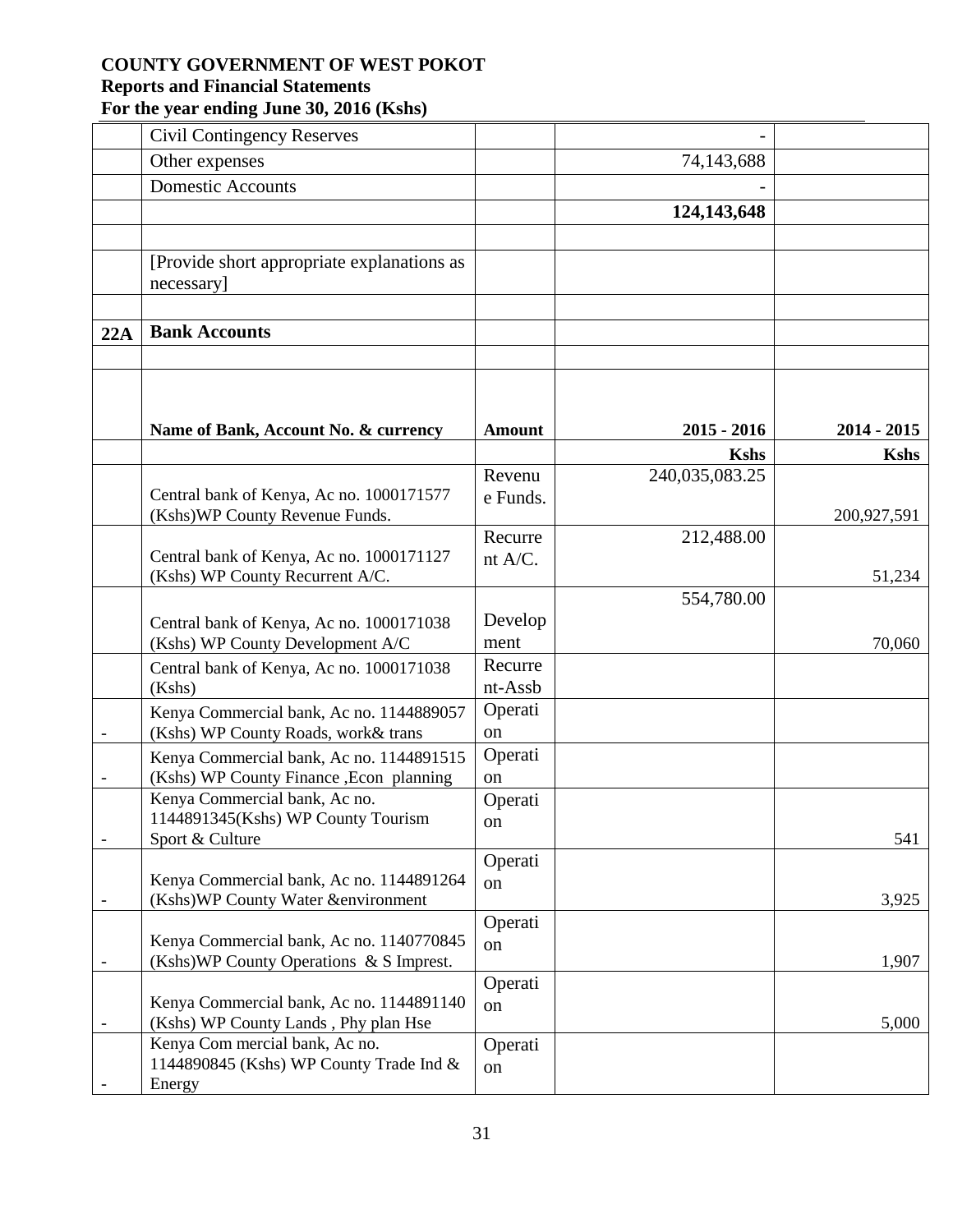|                          |                                           | Operati    |               |             |
|--------------------------|-------------------------------------------|------------|---------------|-------------|
|                          | Kenya Commercial bank, Ac no. 1144890047  | on         |               |             |
| $\overline{\phantom{0}}$ | (Kshs) WP County Livestock Fsh, Co-op     |            |               | 2,177       |
|                          | Kenya Commercial bank, Ac no. 1144889855  | Operati    |               |             |
|                          | (Kshs) WP County Agriculture & Irrigation | on         |               |             |
|                          |                                           | Operati    |               |             |
|                          | Kenya Commercial bank, Ac no. 1144889782  | on         |               |             |
| $\overline{\phantom{a}}$ | (Kshs) WP County Education & ICT          | Operati    |               | 2,858       |
|                          | Kenya Commercial bank, Ac no. 1144889340  | on         |               |             |
|                          | (Kshs) WP County Health & sanitation.     |            |               | 674         |
|                          | Kenya Commercial bank, Ac no.             | Operati    | 4,450         |             |
|                          | 1144887860(Kshs)WP county Office of       | on         |               |             |
|                          | Governor                                  |            |               | 4,450       |
|                          |                                           | Revenu     | 891,906       |             |
|                          | Kenya Commercial bank, Ac no.             | e          |               |             |
|                          | 1140770780(Kshs)WP County Revenue         | collecti   |               |             |
|                          | Collection                                | on         |               | 891,906     |
|                          | Kenya Commercial bank, Ac no.             | Deposit    | 203,628,920   |             |
|                          | 1164634089(Kshs)WP County Deposit and     |            |               | 87,112,     |
|                          | suspense                                  |            |               | 763         |
|                          | Kenya Commercial bank, Ac no. 114041589   | Operati    |               |             |
|                          | (Kshs)WP county Assembly                  | on         |               | 57,296      |
|                          |                                           | Revenu     | 4,189,163     |             |
|                          |                                           | e          |               |             |
|                          | Equity bank<br>Ac no                      | collecti   |               |             |
|                          | 1070260824340(Kshs)                       | on         |               | 1,471,666   |
|                          |                                           |            |               |             |
|                          | <b>Total</b>                              | <b>KSH</b> | 449,516,791   | 290,604,047 |
|                          |                                           |            |               |             |
|                          | <b>Cash in hand</b>                       |            |               |             |
|                          |                                           |            | $2015 - 2016$ | 2014 - 2015 |
| 22B                      |                                           |            |               | <b>Kshs</b> |
|                          |                                           |            |               |             |
|                          |                                           |            |               |             |
|                          | Operations cash book                      |            |               | 5,826       |
|                          | Finance & Economic planning cash book     |            |               |             |
|                          | Health & Sanitation cash book             |            |               |             |
|                          | Education & ICT cash book                 |            |               |             |
|                          | Roads Public Works & Transport cash book  |            |               |             |
|                          | Agriculture & Irrigation cash book        |            |               | 262         |
|                          | Livestock, Fisheries &Co-op cash book     |            |               |             |
|                          |                                           |            |               |             |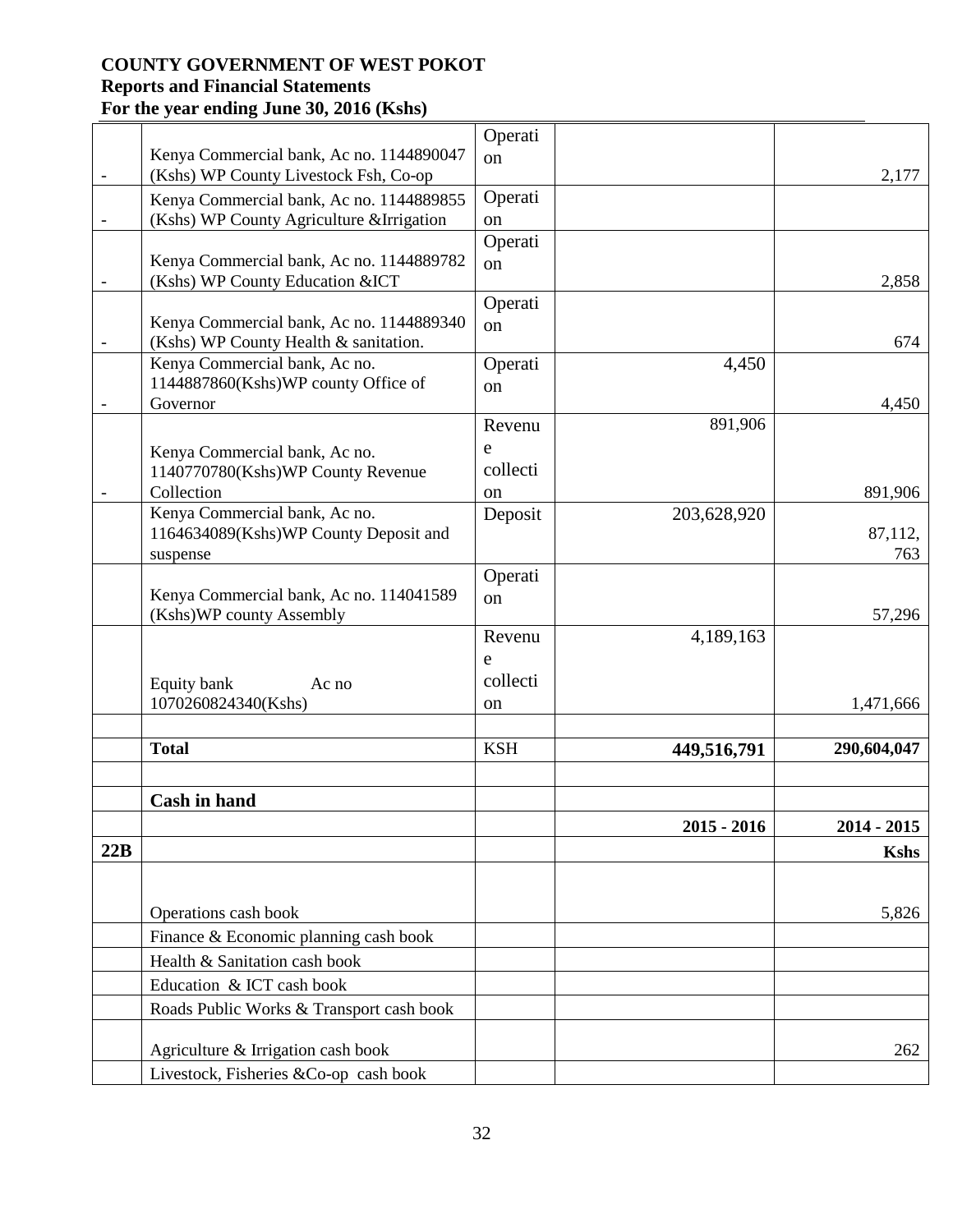|     | Trade, Industry & Energy cash book             |                                           |               |                |
|-----|------------------------------------------------|-------------------------------------------|---------------|----------------|
|     | Lands Physical Planning & Housing cash         |                                           |               |                |
|     | book                                           |                                           |               |                |
|     | Water, Environment & N res cash book           |                                           |               |                |
|     | Tourism Culture Sport &so Dev. Cash book       |                                           |               |                |
|     | <b>County Assembly</b>                         |                                           |               | 266            |
|     |                                                |                                           |               |                |
|     | <b>Total</b>                                   |                                           | ٠             | 6,354          |
|     |                                                |                                           |               |                |
|     | <b>Cash equivalents (short-term deposits)</b>  |                                           |               |                |
|     |                                                |                                           |               |                |
|     |                                                | <b>Amount</b><br>in<br>foreign<br>currenc |               |                |
| 22C | Name of Bank, Account No. & currency           | V                                         | $2015 - 2016$ | $2014 - 2015$  |
|     |                                                |                                           |               | <b>Kshs</b>    |
|     | <b>Total</b>                                   |                                           |               |                |
|     |                                                |                                           |               |                |
|     | <b>ACCOUNTS RECIVEBLES-</b>                    |                                           |               |                |
| 23  | <b>OUTSTANDING IMPREST</b>                     |                                           |               |                |
|     | <b>Name of Officer or Institution</b>          | <b>Amount</b>                             |               | <b>Balance</b> |
|     |                                                | <b>Taken</b>                              |               |                |
|     |                                                |                                           |               |                |
|     | <b>Total</b>                                   |                                           |               |                |
|     |                                                |                                           |               |                |
|     |                                                |                                           |               |                |
|     |                                                |                                           |               |                |
|     |                                                |                                           |               |                |
|     |                                                |                                           |               |                |
| 24  | <b>ACCOUNTS PAYABLES-DEPOSITS</b>              |                                           |               | <b>Kshs</b>    |
|     | Kenya Commercial bank, Ac no.                  |                                           |               |                |
|     | 1164634089(Kshs) Retention from<br>contractors |                                           |               | 87,112,763     |
|     |                                                |                                           |               |                |
|     |                                                |                                           |               |                |
|     |                                                |                                           |               |                |
|     |                                                |                                           |               |                |
|     |                                                |                                           |               |                |
|     | <b>Total</b>                                   |                                           |               | 87, 112, 763   |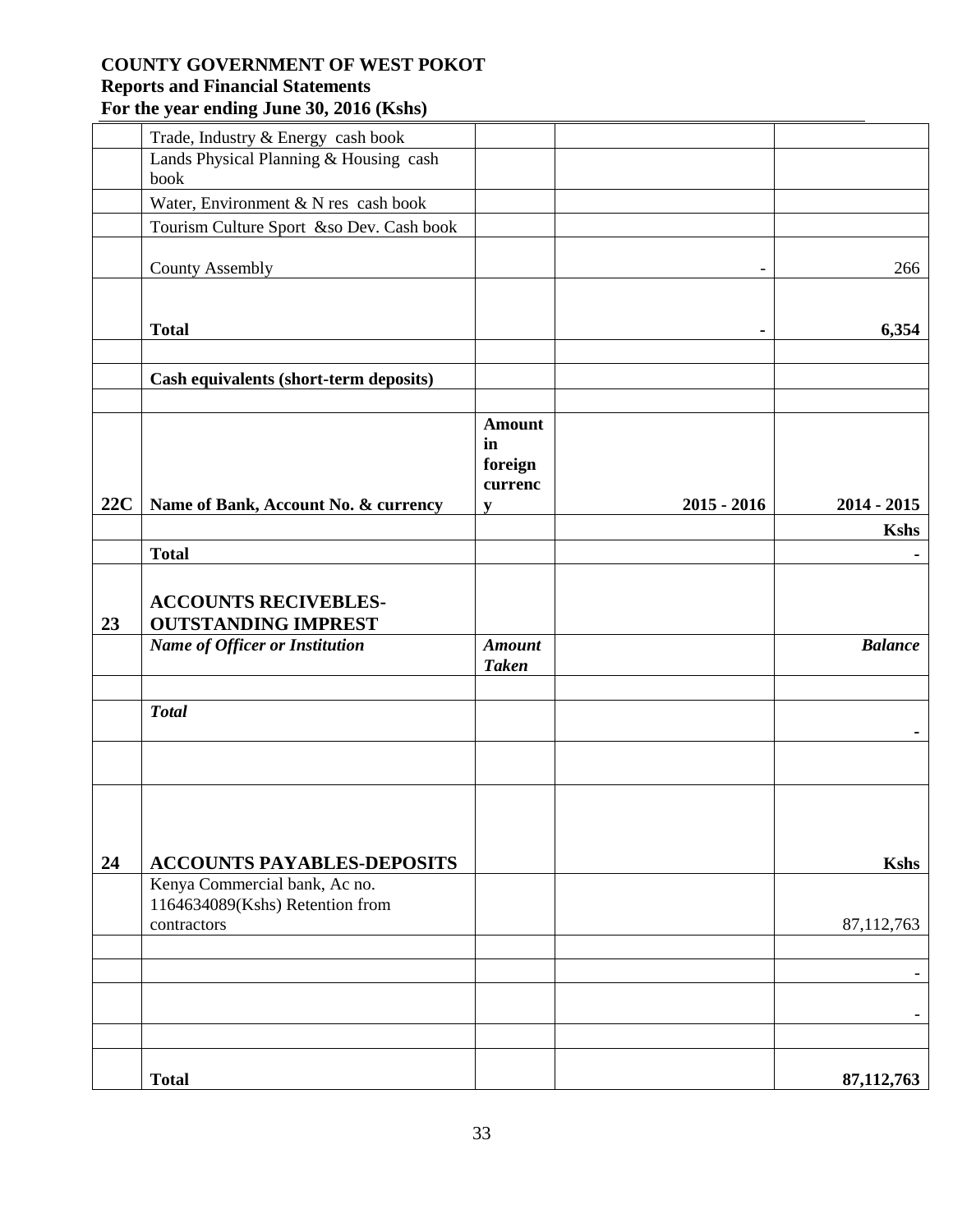| 25   | <b>BALANCES BROUGHT FORWARD</b>            |               |               |
|------|--------------------------------------------|---------------|---------------|
|      |                                            | $2015 - 2016$ | $2014 - 2015$ |
|      |                                            |               | <b>Kshs</b>   |
|      | <b>Bank</b> accounts                       |               | 355,580,879   |
|      | Cash in hand                               |               | 106,586       |
|      |                                            |               |               |
|      | <b>Total</b>                               |               | 355,687,465   |
|      |                                            |               |               |
|      | <b>OTHER IMPORTANT</b>                     |               |               |
| 26   | <b>DISCLOSURES</b>                         |               |               |
|      |                                            |               |               |
| 26.1 | PENDING ACCOUNT PAYABLE                    |               | 2014          |
|      |                                            | $2015 - 2016$ | $-2015$       |
|      |                                            |               | <b>Kshs</b>   |
|      | Construction of buildings                  |               | 98,768,540    |
|      | construction of civil works                |               | 62,233,838    |
|      | Construction of Roads - Access Roads       |               | 35,714,154    |
|      | Refurbishment of Non-Residential Buildings |               |               |
|      |                                            |               | 1,740,290     |
|      | supply of goods                            |               | 103, 173, 478 |
|      | Land purchase for stadium                  |               | 5,150,000     |
|      |                                            |               |               |
|      |                                            |               |               |
|      | <b>Total</b>                               |               | 306,780,299   |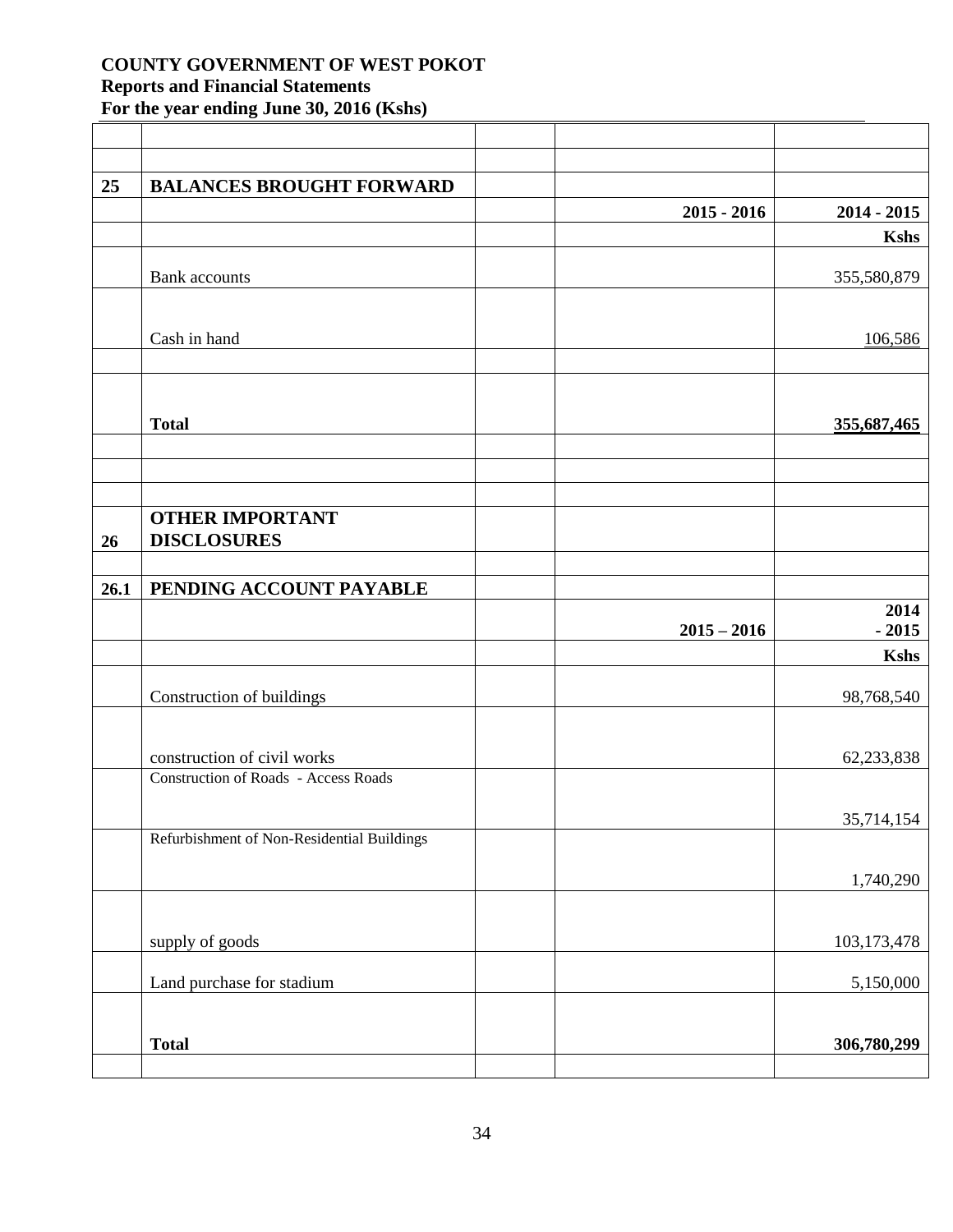# <span id="page-34-0"></span>**ANNEX ON FIXED ASSETS**

| ANNEX ON FIXED ASSETS              |                        |                        |
|------------------------------------|------------------------|------------------------|
|                                    | <b>Historical Cost</b> | <b>Historical Cost</b> |
| <b>Asset class</b>                 | (Kshs)                 | (Kshs)                 |
|                                    | 2015/2016              | 2014/15                |
| Buildings and structures           | 846,554,864            | 679,815,195            |
| Refurbishment of Buildings         | 22,459,962             | 96, 305, 833           |
| <b>Construction of Roads</b>       | 329,364,477            | 591,070,897            |
| <b>Construction of Civil works</b> | 260,066,445            | 648, 624, 866          |
| Refurbishment of Civil works       | 51,258,597             | 10,826,058             |
| Purchase of vehicle & Transport    | 6,000,000              | 288,177,495            |
| equip                              |                        |                        |
| Overhaul of vehicle & Transport    |                        | 1,789,670              |
| equip                              |                        |                        |
| Household furniture and Equip      | 1,500,000              | 49,470                 |
| Office equipment, furniture and    | 15,848,791             | 18,217,604             |
| fittings                           |                        |                        |
| ICT Equipment, Software and        | 22,017,084             | 21,989,728             |
| Other ICT Assets                   |                        |                        |
| Other Machinery and Equipment      | 3,627,260              | 384,546,592            |
| <b>Intangible Assets</b>           | 20,627,687             | 52,318,756             |
| Land                               | 13,650,000             | 17,000,000             |
|                                    | 50,000,000             |                        |
| <b>Total</b>                       | 1,642,975,166          | 2,810,732,164          |